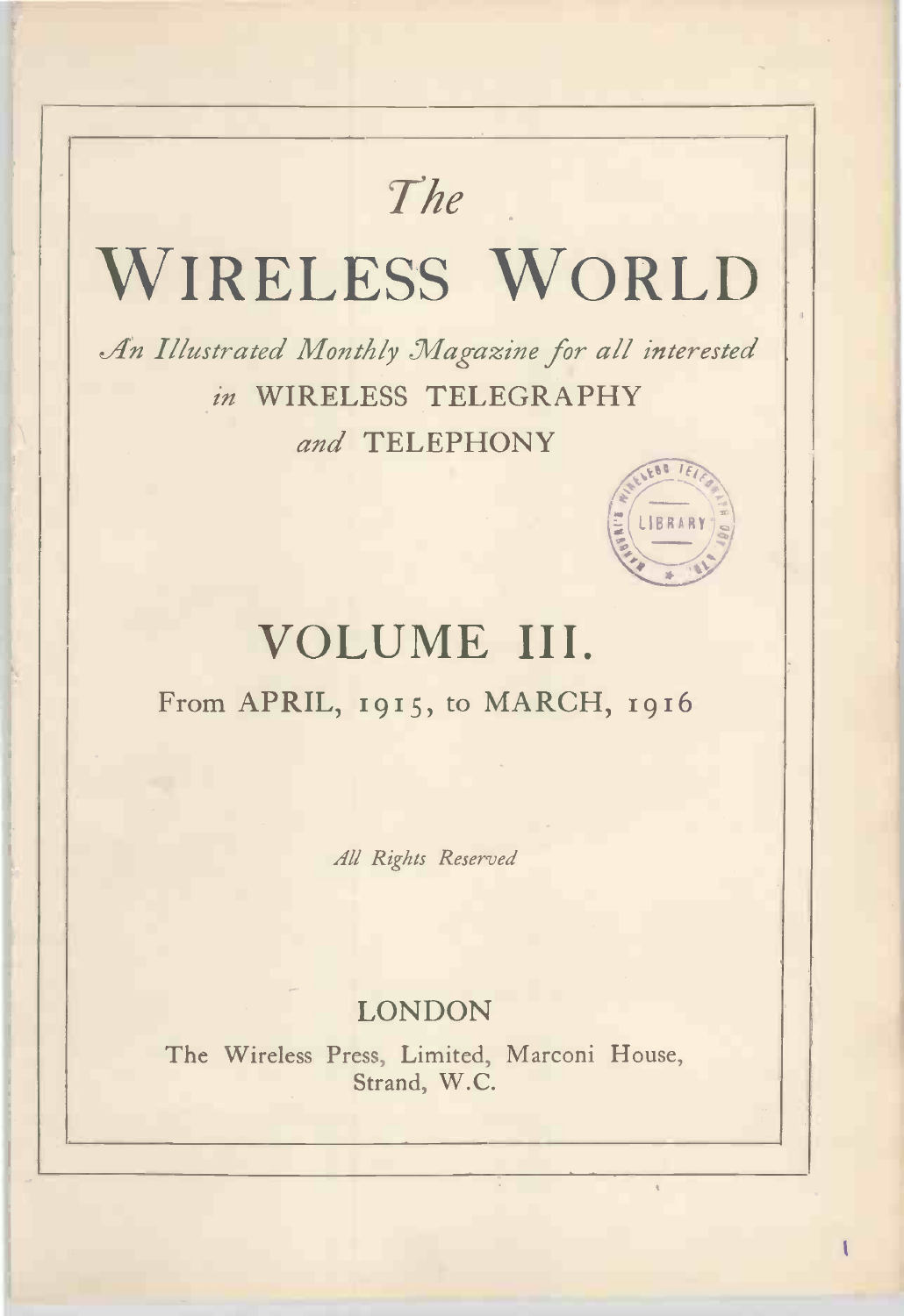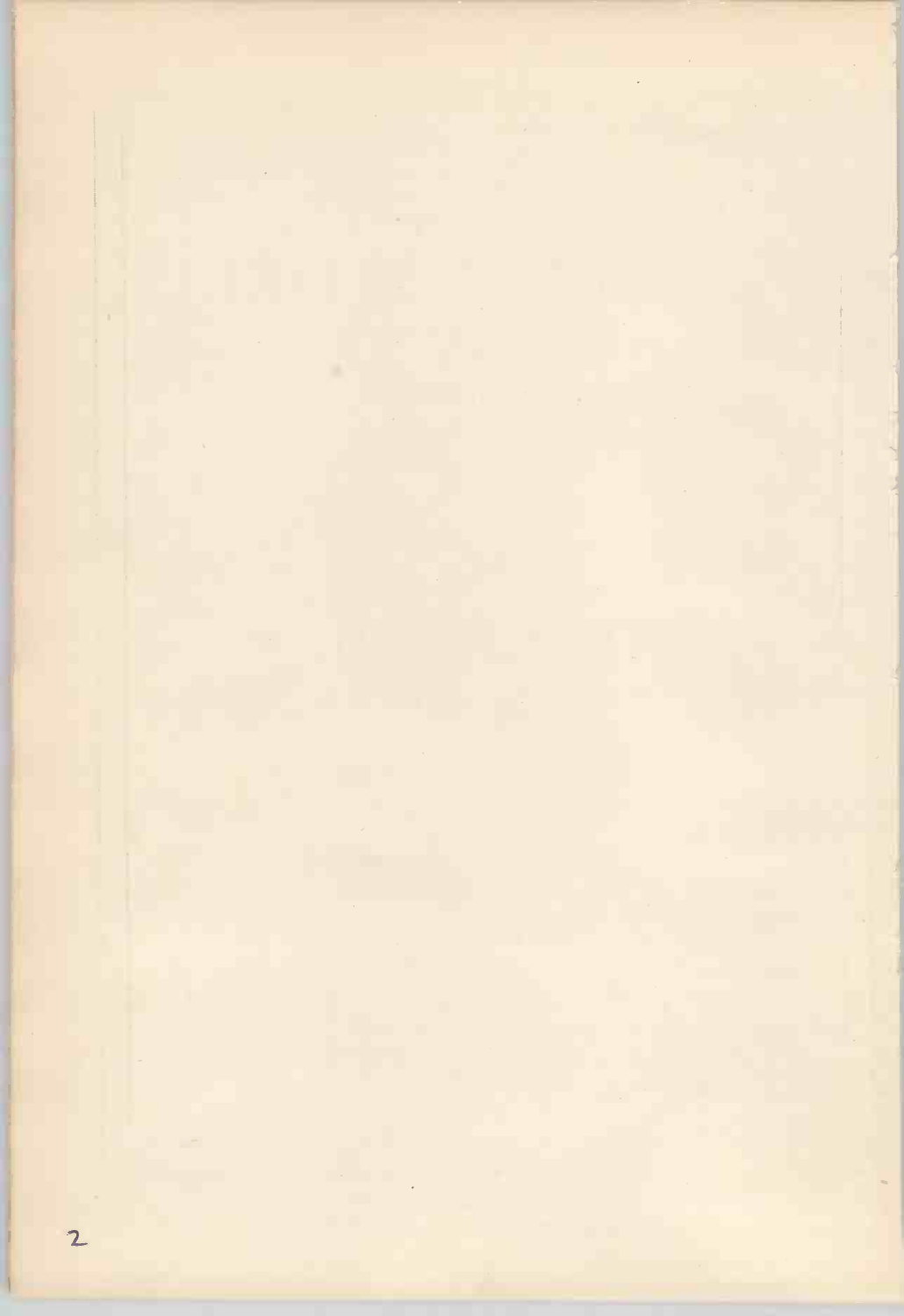## INDEX-VOLUME III.

### April, 1915, to March, 1916

|                                                          | PAGE             |                                         |
|----------------------------------------------------------|------------------|-----------------------------------------|
|                                                          | 434              | Ammete                                  |
|                                                          | 44I              | Ammete                                  |
|                                                          | 62               | Among                                   |
| Additional Wireless Facilities for City Men              | 118              |                                         |
| Administrative Notes  23, 89, 155,                       |                  | An Unts                                 |
| 223, 293, 371, 442, 504, 576,                            | 786              | " Ancon                                 |
| Admiralty Wireless Badge                                 | 688              | Another                                 |
| Advanced Theory of Electricity and Mag-                  |                  | $-$ Wi                                  |
| netism                                                   | 339              | Antarcti                                |
| Aerial Torpedo, Wireless Control of  447,                | 449              | Antennæ                                 |
| Aërials, Calculation of Wave-lengths of                  | 8 <sub>0</sub> 6 |                                         |
|                                                          |                  | Applicat                                |
|                                                          | 145<br>568       | Small                                   |
|                                                          |                  | Applicat                                |
|                                                          |                  | Applied                                 |
|                                                          | 426,<br>$453 -$  | Apprecia                                |
|                                                          | 539              | Appreci                                 |
|                                                          | 494              | Co.'s                                   |
| Aeroplane and the War                                    | 446              | "Arabio                                 |
| -The: A Concise Scientific Study                         | 538              | Arc, Wi                                 |
| Aeroplanes, Wire-cutting Device for                      | 192              | Archæol                                 |
| Africa, Tsumeb Wireless Station                          | 506              | Archer,                                 |
|                                                          | 116              | Argentii                                |
|                                                          | 363              | Arlingto                                |
| Air, Electrical Strength of                              | 362              | Creigl                                  |
|                                                          | 718              | Associat                                |
|                                                          | 500              | $\frac{Br}{Bf}$                         |
| Aircraft, French<br>in the Great War<br>in War<br>in War | 639              |                                         |
|                                                          | 56               | $-\mathbf{H}$                           |
| Wireless and<br>Wireless, Special Problems of            | 215              | $-$ Li                                  |
|                                                          |                  |                                         |
| 615, 648, 710,                                           | 770              | " Athing                                |
|                                                          | 350              | Atlantic                                |
| Algebra (Factorisation)                                  | 533              | Atlas o                                 |
|                                                          | 701<br>408       | Wide                                    |
| Alternating Current Work                                 | 538              | Atmospl                                 |
| Alternating Current, Measurement of High                 |                  | Atmospl<br>$\overline{\phantom{a}}$ Ior |
|                                                          | 78               | Electr                                  |
|                                                          | 410              | Atmospl                                 |
|                                                          | 823              | nating                                  |
|                                                          | 702              | Australi                                |
|                                                          | 747              | Australi                                |
| Alternators, Progress in High Frequency                  | 434              | Australa                                |
| Amalgamated Wireless (Australasia), Ltd.                 |                  | $\overline{\phantom{1}}$ An             |
|                                                          | 203,<br>544      | Austria-                                |
|                                                          | II3              | Austro-S                                |
| -Societies, Special Notice to                            | 726              | Automol                                 |
|                                                          | 116              | Aviation                                |
| - Wireless Association, Barnsley  42,                    | 195              | Azores                                  |
| - Wireless Association, Halifax                          | 195              |                                         |
| - Work During the War                                    | 322              | BACK fr                                 |
| Amateurs' Experiences                                    | 116              | Balkan                                  |
| America, German Wireless in                              | 108              | "Baron                                  |
|                                                          | 156              | <b>Bartlett</b>                         |
| American Army, Wireless in the                           | 245              | <b>Barnsle</b>                          |
| - Defence, Aero-Radio System for                         | 494              | Batchelo                                |
| - Marconi Company  134,                                  | 204              | Behind                                  |
| - Wireless Equipments                                    | 566              | Belgian                                 |
|                                                          |                  |                                         |

| $\mathbf{P}\mathbf{A}\mathbf{G}\mathbf{E}$ |                                                                          | PAGE            |  |
|--------------------------------------------|--------------------------------------------------------------------------|-----------------|--|
| 434                                        | Ammeter, Expanding Hot-Wire                                              | 716             |  |
| 44I                                        | Ammeters, Radio Frequency                                                | Q               |  |
| 62                                         | Among the Wireless Societies  41, 112,                                   |                 |  |
| 118                                        | 194, 260, 318, 630, 694,                                                 | 783             |  |
|                                            | An Untamed Territory                                                     | 762             |  |
| 786                                        |                                                                          |                 |  |
| 688                                        |                                                                          | 655             |  |
|                                            |                                                                          | 310             |  |
| 339                                        |                                                                          |                 |  |
| , 449                                      | Antennæ, Effectiveness of Ground                                         | 715             |  |
| 806                                        | Application of Wireless Telegraphy to                                    |                 |  |
| 145                                        |                                                                          | 50              |  |
| 568                                        | Applications, New, for Wireless                                          | 31              |  |
|                                            | Applied Mechanics, An Introduction to                                    | 760             |  |
| $453 -$                                    | Appreciation, An  411, 431, 663                                          |                 |  |
| 539                                        |                                                                          |                 |  |
| 494                                        | Appreciation, Government, of Marconi<br>Co.'s Work<br>"Arabic," S.S.     | II5             |  |
| 446                                        |                                                                          | 466             |  |
| 538                                        | Arc, Wireless, and the Mercury Vapour                                    | 79              |  |
| 192                                        |                                                                          | 528             |  |
| 506                                        |                                                                          | 422             |  |
| 116                                        | Argentina  23, 293, 481,                                                 | 576             |  |
| 363                                        | Arlington Wireless Time Signals at                                       |                 |  |
| 362                                        | Creighton University                                                     | 613             |  |
| 718                                        | Association, Barnsley Amateur Wireless 42, 195                           |                 |  |
| 500                                        |                                                                          |                 |  |
| 639                                        |                                                                          | 4I              |  |
| 56                                         | - Halifax Amateur Wireless                                               | 195             |  |
| 215                                        |                                                                          | 195             |  |
|                                            |                                                                          | 4 <sup>2</sup>  |  |
| 770                                        |                                                                          | 79              |  |
| 350                                        |                                                                          | 522             |  |
| 533                                        | Atlas of Modern Geography, The World-                                    | 24              |  |
| 70I                                        |                                                                          | 407             |  |
| 408                                        | Atmosphere, Physical and Electric State of                               | 278             |  |
| 538                                        | Atmospheric Disturbances                                                 |                 |  |
|                                            |                                                                          | g               |  |
| 78                                         | - Ionisation on the Propagation of<br>Electro-Magnetic, The Influence of | 386             |  |
| 410                                        | Atmospherics, Effect of Coupling in Elimi-                               |                 |  |
| 823                                        |                                                                          | 312             |  |
| 702                                        | Australia  155, 204, 265, 294, 481, 576, 762,                            | 825             |  |
| 747                                        | Australian Incident, An                                                  | 40              |  |
| 434                                        |                                                                          | 825             |  |
|                                            | - Amalgamated Wireless, Ltd.  203,                                       | 544             |  |
| , 544                                      |                                                                          | 786             |  |
| $, \tI13$                                  |                                                                          | 156             |  |
| 726                                        |                                                                          | 514             |  |
| 116                                        | Automobiles and Wireless<br>Aviation Pocket Book                         | 760             |  |
| :, 195                                     | Azores                                                                   | 786             |  |
| 195                                        |                                                                          |                 |  |
| 322                                        |                                                                          | 776             |  |
| 116                                        | Balkan Peninsula, Wireless in the                                        | 707             |  |
| 108                                        |                                                                          | 407             |  |
| 156                                        |                                                                          | 35 <sup>1</sup> |  |
| 245                                        | Barnsley Amateur Wireless Association 42, 195                            |                 |  |
| 494                                        |                                                                          |                 |  |
| , 204                                      | Behind the Scenes at the Front                                           |                 |  |
| 566                                        | Belgian Marconi Company and the War 577, 700                             | 339             |  |
|                                            |                                                                          |                 |  |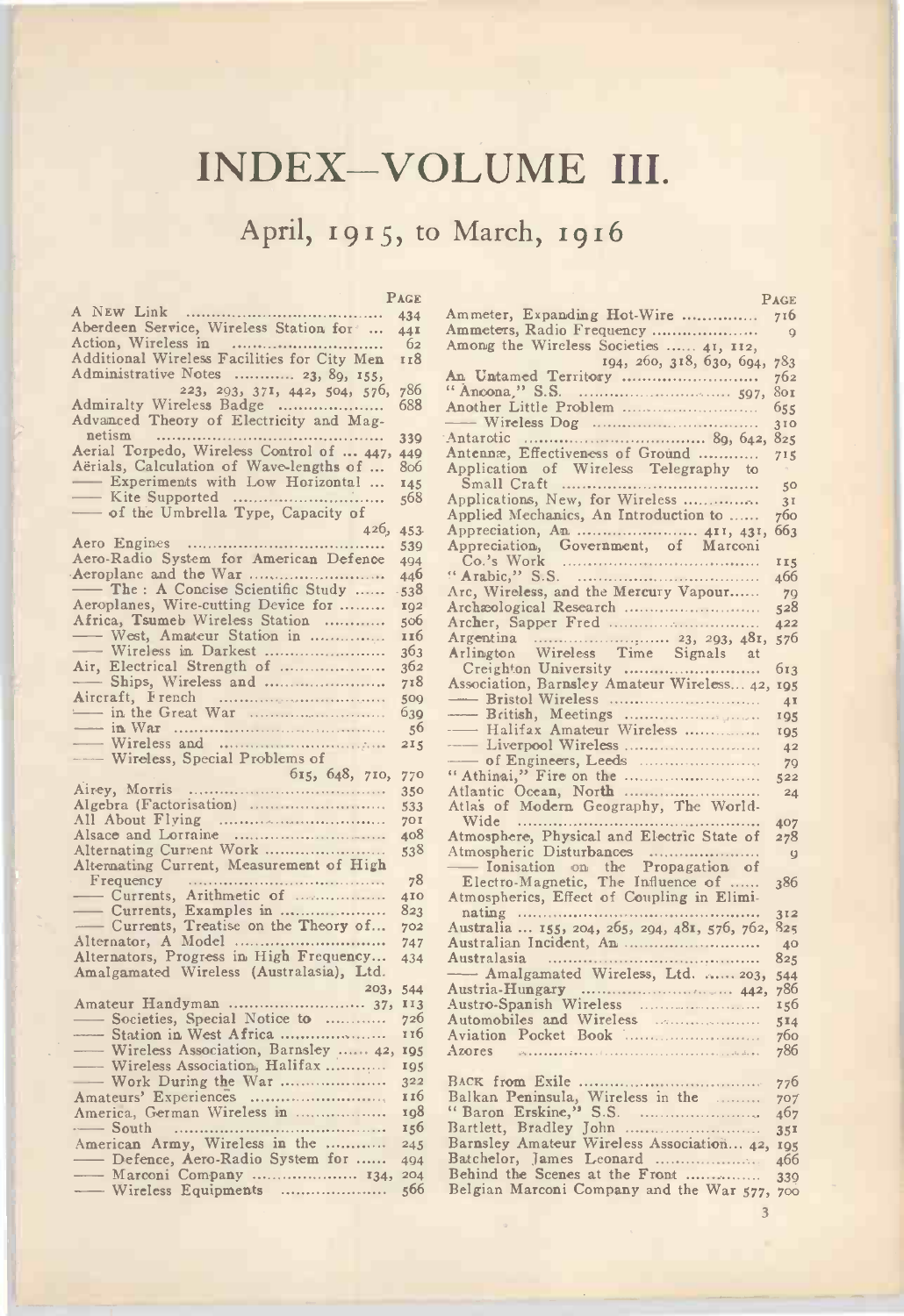|                                                                                               | PAGE                   |                     |
|-----------------------------------------------------------------------------------------------|------------------------|---------------------|
| Belgium<br>Benevolent Fund, Marconi Companies'<br>"Bermudian," S.S., and "Emma F.<br>Angell " | 786,                   | Clarkson,           |
|                                                                                               | Q <sub>0</sub>         | Clocks,             |
|                                                                                               |                        |                     |
| Angell"                                                                                       | 521                    | Club, Ma<br>- Stok  |
| Berlin Wireless News                                                                          | 447                    |                     |
| Big Wireless Station at Brussels<br>Binding and Index Cases, "Wireless                        | 329                    | Coaling th          |
|                                                                                               |                        | Cocos Isl           |
| World"                                                                                        | 88                     | "Code"              |
| Birmingham University                                                                         | 12                     | Colonial 1          |
|                                                                                               | 786                    | 264<br>Columbia     |
| Bomb Exploding and Wireless                                                                   | 777                    | Commerce            |
| Bonar Law, Mr., and German Wireless                                                           | 450<br>823             | Commissi            |
| -Reviews (see Reviews).                                                                       |                        | Telegra             |
| that Marks an Epoch                                                                           | 398                    | Compact             |
| Bowes Park, Wireless at  651,                                                                 | 759                    | Compagni            |
|                                                                                               | 801                    | ale de '            |
|                                                                                               | 786                    | Compagni            |
|                                                                                               | 703                    | "Sant               |
| Brehat, Secret Wireless at                                                                    | 512                    | Companie            |
| Bristol Wireless Association                                                                  | 41                     | Amalga              |
| British Association Meetings 195, 411, 453,                                                   | 488                    | Ltd.                |
|                                                                                               | 273                    | Compag              |
| -Dominions Year Book, 1916                                                                    | 824                    | niale<br>Marcon     |
| - Fleet, Mr. Frederick Palmer's Visit to                                                      | 458                    | cation              |
| - Note to United States                                                                       | 294                    | Marcon              |
| -Submarines in Sea of Marmora                                                                 | 45 <sub>1</sub><br>447 | Amer                |
| Brock, William Clifford                                                                       | 467                    | Marcon              |
| Brompton Castle, The Good Ship                                                                | 637                    | Cana                |
|                                                                                               | 272                    | Marcon              |
| Brown's Signal Reminder                                                                       | 263                    | Engl                |
| Brown's Signalling                                                                            | 649                    | Companie            |
| Brussels, Big Wireless Station at                                                             | 329                    | Company             |
|                                                                                               | 511                    | Conductor           |
| Bullard, Captain W. H. G. , 355,                                                              | 458                    | Congress,           |
| Bureau of Standards, Electrical Work of                                                       |                        | Constantia          |
|                                                                                               | 777                    | tion<br>Continuou   |
| Buzzer, Suggested Substitute for a                                                            | 22<br>25               | — Osci              |
|                                                                                               |                        | and $\ldots$        |
|                                                                                               |                        | Contract            |
| CALCULATION of Inductances  461, 505,                                                         | 664                    | Control o           |
| -of Mutual Inductance, The                                                                    | $5^{26}$               | less                |
| of Wave-Lengths of Aerials                                                                    | 806                    | — Ship              |
|                                                                                               | 466                    | Conventio           |
| Call Signal Devices ,                                                                         | 213                    | Correction          |
|                                                                                               | 239                    | Correspor<br>A "Ta  |
|                                                                                               | 482                    | Applica             |
| 426, 453                                                                                      |                        | to W                |
| Carborundum Crystal Detector, Influence                                                       |                        | Calcula             |
| of Temperature and Pressure on the                                                            |                        | Marcus              |
| Sensitivity of the  356, 431                                                                  |                        | Wireles             |
| Cartoons (see Illustrations-Cartoons).                                                        |                        | Coupled             |
| "Case of Empress Music Hall"                                                                  | 3 <sup>T</sup>         | in                  |
| Case of the Undesirable Members                                                               | 324                    | Coupling            |
| "Wireless World" Index and<br>Cases,                                                          |                        | Atmosp              |
|                                                                                               | 88                     | Courts, V           |
|                                                                                               | 273                    | Craft, A            |
|                                                                                               | 745                    | to Sma              |
| China                                                                                         | 825                    | Crawley,            |
|                                                                                               | 500                    | Creightor<br>Time 9 |
|                                                                                               | 620<br>605             | Crime of            |
|                                                                                               | 133                    | Crowded             |
|                                                                                               | 343                    | Croydon             |
| - Resonance Phenomena in the Low                                                              |                        | Cube Res            |
|                                                                                               | 72                     | Current,            |
| City Men, Additional Wireless Facilities                                                      |                        | Alterna             |
| for                                                                                           | 118                    | Currents,           |
|                                                                                               | 66                     | Cutbush,            |

 $\overline{a}$ 

|                                          | PAGE                                                                                                                                                                                                                                                                                                                                                                                                                                                                                                                                                                                                                                                                                                                                                                                                                                                                                                                                                                                                                                                                                                                                                                                                                                                                                                                                                                                                                                                                                                                                            |
|------------------------------------------|-------------------------------------------------------------------------------------------------------------------------------------------------------------------------------------------------------------------------------------------------------------------------------------------------------------------------------------------------------------------------------------------------------------------------------------------------------------------------------------------------------------------------------------------------------------------------------------------------------------------------------------------------------------------------------------------------------------------------------------------------------------------------------------------------------------------------------------------------------------------------------------------------------------------------------------------------------------------------------------------------------------------------------------------------------------------------------------------------------------------------------------------------------------------------------------------------------------------------------------------------------------------------------------------------------------------------------------------------------------------------------------------------------------------------------------------------------------------------------------------------------------------------------------------------|
|                                          | 201                                                                                                                                                                                                                                                                                                                                                                                                                                                                                                                                                                                                                                                                                                                                                                                                                                                                                                                                                                                                                                                                                                                                                                                                                                                                                                                                                                                                                                                                                                                                             |
|                                          |                                                                                                                                                                                                                                                                                                                                                                                                                                                                                                                                                                                                                                                                                                                                                                                                                                                                                                                                                                                                                                                                                                                                                                                                                                                                                                                                                                                                                                                                                                                                                 |
|                                          | 15                                                                                                                                                                                                                                                                                                                                                                                                                                                                                                                                                                                                                                                                                                                                                                                                                                                                                                                                                                                                                                                                                                                                                                                                                                                                                                                                                                                                                                                                                                                                              |
|                                          | 160                                                                                                                                                                                                                                                                                                                                                                                                                                                                                                                                                                                                                                                                                                                                                                                                                                                                                                                                                                                                                                                                                                                                                                                                                                                                                                                                                                                                                                                                                                                                             |
|                                          | 4 <sup>2</sup>                                                                                                                                                                                                                                                                                                                                                                                                                                                                                                                                                                                                                                                                                                                                                                                                                                                                                                                                                                                                                                                                                                                                                                                                                                                                                                                                                                                                                                                                                                                                  |
|                                          | 224                                                                                                                                                                                                                                                                                                                                                                                                                                                                                                                                                                                                                                                                                                                                                                                                                                                                                                                                                                                                                                                                                                                                                                                                                                                                                                                                                                                                                                                                                                                                             |
|                                          | 541                                                                                                                                                                                                                                                                                                                                                                                                                                                                                                                                                                                                                                                                                                                                                                                                                                                                                                                                                                                                                                                                                                                                                                                                                                                                                                                                                                                                                                                                                                                                             |
|                                          | 166                                                                                                                                                                                                                                                                                                                                                                                                                                                                                                                                                                                                                                                                                                                                                                                                                                                                                                                                                                                                                                                                                                                                                                                                                                                                                                                                                                                                                                                                                                                                             |
|                                          |                                                                                                                                                                                                                                                                                                                                                                                                                                                                                                                                                                                                                                                                                                                                                                                                                                                                                                                                                                                                                                                                                                                                                                                                                                                                                                                                                                                                                                                                                                                                                 |
|                                          |                                                                                                                                                                                                                                                                                                                                                                                                                                                                                                                                                                                                                                                                                                                                                                                                                                                                                                                                                                                                                                                                                                                                                                                                                                                                                                                                                                                                                                                                                                                                                 |
|                                          | 825                                                                                                                                                                                                                                                                                                                                                                                                                                                                                                                                                                                                                                                                                                                                                                                                                                                                                                                                                                                                                                                                                                                                                                                                                                                                                                                                                                                                                                                                                                                                             |
|                                          | 785                                                                                                                                                                                                                                                                                                                                                                                                                                                                                                                                                                                                                                                                                                                                                                                                                                                                                                                                                                                                                                                                                                                                                                                                                                                                                                                                                                                                                                                                                                                                             |
|                                          | 457                                                                                                                                                                                                                                                                                                                                                                                                                                                                                                                                                                                                                                                                                                                                                                                                                                                                                                                                                                                                                                                                                                                                                                                                                                                                                                                                                                                                                                                                                                                                             |
|                                          |                                                                                                                                                                                                                                                                                                                                                                                                                                                                                                                                                                                                                                                                                                                                                                                                                                                                                                                                                                                                                                                                                                                                                                                                                                                                                                                                                                                                                                                                                                                                                 |
|                                          | 140                                                                                                                                                                                                                                                                                                                                                                                                                                                                                                                                                                                                                                                                                                                                                                                                                                                                                                                                                                                                                                                                                                                                                                                                                                                                                                                                                                                                                                                                                                                                             |
|                                          | 37                                                                                                                                                                                                                                                                                                                                                                                                                                                                                                                                                                                                                                                                                                                                                                                                                                                                                                                                                                                                                                                                                                                                                                                                                                                                                                                                                                                                                                                                                                                                              |
| Compagnie Française Maritime et Coloni-  |                                                                                                                                                                                                                                                                                                                                                                                                                                                                                                                                                                                                                                                                                                                                                                                                                                                                                                                                                                                                                                                                                                                                                                                                                                                                                                                                                                                                                                                                                                                                                 |
| ale de Telegraphie sans Fil              | 316                                                                                                                                                                                                                                                                                                                                                                                                                                                                                                                                                                                                                                                                                                                                                                                                                                                                                                                                                                                                                                                                                                                                                                                                                                                                                                                                                                                                                                                                                                                                             |
|                                          |                                                                                                                                                                                                                                                                                                                                                                                                                                                                                                                                                                                                                                                                                                                                                                                                                                                                                                                                                                                                                                                                                                                                                                                                                                                                                                                                                                                                                                                                                                                                                 |
|                                          | 522                                                                                                                                                                                                                                                                                                                                                                                                                                                                                                                                                                                                                                                                                                                                                                                                                                                                                                                                                                                                                                                                                                                                                                                                                                                                                                                                                                                                                                                                                                                                             |
|                                          |                                                                                                                                                                                                                                                                                                                                                                                                                                                                                                                                                                                                                                                                                                                                                                                                                                                                                                                                                                                                                                                                                                                                                                                                                                                                                                                                                                                                                                                                                                                                                 |
|                                          |                                                                                                                                                                                                                                                                                                                                                                                                                                                                                                                                                                                                                                                                                                                                                                                                                                                                                                                                                                                                                                                                                                                                                                                                                                                                                                                                                                                                                                                                                                                                                 |
|                                          |                                                                                                                                                                                                                                                                                                                                                                                                                                                                                                                                                                                                                                                                                                                                                                                                                                                                                                                                                                                                                                                                                                                                                                                                                                                                                                                                                                                                                                                                                                                                                 |
|                                          | 544                                                                                                                                                                                                                                                                                                                                                                                                                                                                                                                                                                                                                                                                                                                                                                                                                                                                                                                                                                                                                                                                                                                                                                                                                                                                                                                                                                                                                                                                                                                                             |
|                                          |                                                                                                                                                                                                                                                                                                                                                                                                                                                                                                                                                                                                                                                                                                                                                                                                                                                                                                                                                                                                                                                                                                                                                                                                                                                                                                                                                                                                                                                                                                                                                 |
|                                          | 316                                                                                                                                                                                                                                                                                                                                                                                                                                                                                                                                                                                                                                                                                                                                                                                                                                                                                                                                                                                                                                                                                                                                                                                                                                                                                                                                                                                                                                                                                                                                             |
|                                          |                                                                                                                                                                                                                                                                                                                                                                                                                                                                                                                                                                                                                                                                                                                                                                                                                                                                                                                                                                                                                                                                                                                                                                                                                                                                                                                                                                                                                                                                                                                                                 |
|                                          | 349                                                                                                                                                                                                                                                                                                                                                                                                                                                                                                                                                                                                                                                                                                                                                                                                                                                                                                                                                                                                                                                                                                                                                                                                                                                                                                                                                                                                                                                                                                                                             |
|                                          |                                                                                                                                                                                                                                                                                                                                                                                                                                                                                                                                                                                                                                                                                                                                                                                                                                                                                                                                                                                                                                                                                                                                                                                                                                                                                                                                                                                                                                                                                                                                                 |
|                                          | 204                                                                                                                                                                                                                                                                                                                                                                                                                                                                                                                                                                                                                                                                                                                                                                                                                                                                                                                                                                                                                                                                                                                                                                                                                                                                                                                                                                                                                                                                                                                                             |
|                                          |                                                                                                                                                                                                                                                                                                                                                                                                                                                                                                                                                                                                                                                                                                                                                                                                                                                                                                                                                                                                                                                                                                                                                                                                                                                                                                                                                                                                                                                                                                                                                 |
|                                          |                                                                                                                                                                                                                                                                                                                                                                                                                                                                                                                                                                                                                                                                                                                                                                                                                                                                                                                                                                                                                                                                                                                                                                                                                                                                                                                                                                                                                                                                                                                                                 |
|                                          |                                                                                                                                                                                                                                                                                                                                                                                                                                                                                                                                                                                                                                                                                                                                                                                                                                                                                                                                                                                                                                                                                                                                                                                                                                                                                                                                                                                                                                                                                                                                                 |
|                                          |                                                                                                                                                                                                                                                                                                                                                                                                                                                                                                                                                                                                                                                                                                                                                                                                                                                                                                                                                                                                                                                                                                                                                                                                                                                                                                                                                                                                                                                                                                                                                 |
|                                          | - q6                                                                                                                                                                                                                                                                                                                                                                                                                                                                                                                                                                                                                                                                                                                                                                                                                                                                                                                                                                                                                                                                                                                                                                                                                                                                                                                                                                                                                                                                                                                                            |
|                                          | 764                                                                                                                                                                                                                                                                                                                                                                                                                                                                                                                                                                                                                                                                                                                                                                                                                                                                                                                                                                                                                                                                                                                                                                                                                                                                                                                                                                                                                                                                                                                                             |
|                                          |                                                                                                                                                                                                                                                                                                                                                                                                                                                                                                                                                                                                                                                                                                                                                                                                                                                                                                                                                                                                                                                                                                                                                                                                                                                                                                                                                                                                                                                                                                                                                 |
|                                          | 803                                                                                                                                                                                                                                                                                                                                                                                                                                                                                                                                                                                                                                                                                                                                                                                                                                                                                                                                                                                                                                                                                                                                                                                                                                                                                                                                                                                                                                                                                                                                             |
|                                          | 260                                                                                                                                                                                                                                                                                                                                                                                                                                                                                                                                                                                                                                                                                                                                                                                                                                                                                                                                                                                                                                                                                                                                                                                                                                                                                                                                                                                                                                                                                                                                             |
|                                          |                                                                                                                                                                                                                                                                                                                                                                                                                                                                                                                                                                                                                                                                                                                                                                                                                                                                                                                                                                                                                                                                                                                                                                                                                                                                                                                                                                                                                                                                                                                                                 |
|                                          | 446                                                                                                                                                                                                                                                                                                                                                                                                                                                                                                                                                                                                                                                                                                                                                                                                                                                                                                                                                                                                                                                                                                                                                                                                                                                                                                                                                                                                                                                                                                                                             |
|                                          | 340                                                                                                                                                                                                                                                                                                                                                                                                                                                                                                                                                                                                                                                                                                                                                                                                                                                                                                                                                                                                                                                                                                                                                                                                                                                                                                                                                                                                                                                                                                                                             |
|                                          |                                                                                                                                                                                                                                                                                                                                                                                                                                                                                                                                                                                                                                                                                                                                                                                                                                                                                                                                                                                                                                                                                                                                                                                                                                                                                                                                                                                                                                                                                                                                                 |
|                                          | 78                                                                                                                                                                                                                                                                                                                                                                                                                                                                                                                                                                                                                                                                                                                                                                                                                                                                                                                                                                                                                                                                                                                                                                                                                                                                                                                                                                                                                                                                                                                                              |
|                                          | 827                                                                                                                                                                                                                                                                                                                                                                                                                                                                                                                                                                                                                                                                                                                                                                                                                                                                                                                                                                                                                                                                                                                                                                                                                                                                                                                                                                                                                                                                                                                                             |
| Control of Public Clocks, Proposed Wire- |                                                                                                                                                                                                                                                                                                                                                                                                                                                                                                                                                                                                                                                                                                                                                                                                                                                                                                                                                                                                                                                                                                                                                                                                                                                                                                                                                                                                                                                                                                                                                 |
|                                          | <b>I5</b>                                                                                                                                                                                                                                                                                                                                                                                                                                                                                                                                                                                                                                                                                                                                                                                                                                                                                                                                                                                                                                                                                                                                                                                                                                                                                                                                                                                                                                                                                                                                       |
|                                          | 36                                                                                                                                                                                                                                                                                                                                                                                                                                                                                                                                                                                                                                                                                                                                                                                                                                                                                                                                                                                                                                                                                                                                                                                                                                                                                                                                                                                                                                                                                                                                              |
|                                          | 8g                                                                                                                                                                                                                                                                                                                                                                                                                                                                                                                                                                                                                                                                                                                                                                                                                                                                                                                                                                                                                                                                                                                                                                                                                                                                                                                                                                                                                                                                                                                                              |
|                                          | 722                                                                                                                                                                                                                                                                                                                                                                                                                                                                                                                                                                                                                                                                                                                                                                                                                                                                                                                                                                                                                                                                                                                                                                                                                                                                                                                                                                                                                                                                                                                                             |
|                                          |                                                                                                                                                                                                                                                                                                                                                                                                                                                                                                                                                                                                                                                                                                                                                                                                                                                                                                                                                                                                                                                                                                                                                                                                                                                                                                                                                                                                                                                                                                                                                 |
|                                          | 503                                                                                                                                                                                                                                                                                                                                                                                                                                                                                                                                                                                                                                                                                                                                                                                                                                                                                                                                                                                                                                                                                                                                                                                                                                                                                                                                                                                                                                                                                                                                             |
|                                          |                                                                                                                                                                                                                                                                                                                                                                                                                                                                                                                                                                                                                                                                                                                                                                                                                                                                                                                                                                                                                                                                                                                                                                                                                                                                                                                                                                                                                                                                                                                                                 |
|                                          | 20 <sub>0</sub>                                                                                                                                                                                                                                                                                                                                                                                                                                                                                                                                                                                                                                                                                                                                                                                                                                                                                                                                                                                                                                                                                                                                                                                                                                                                                                                                                                                                                                                                                                                                 |
|                                          |                                                                                                                                                                                                                                                                                                                                                                                                                                                                                                                                                                                                                                                                                                                                                                                                                                                                                                                                                                                                                                                                                                                                                                                                                                                                                                                                                                                                                                                                                                                                                 |
|                                          | 295                                                                                                                                                                                                                                                                                                                                                                                                                                                                                                                                                                                                                                                                                                                                                                                                                                                                                                                                                                                                                                                                                                                                                                                                                                                                                                                                                                                                                                                                                                                                             |
|                                          |                                                                                                                                                                                                                                                                                                                                                                                                                                                                                                                                                                                                                                                                                                                                                                                                                                                                                                                                                                                                                                                                                                                                                                                                                                                                                                                                                                                                                                                                                                                                                 |
|                                          | 295                                                                                                                                                                                                                                                                                                                                                                                                                                                                                                                                                                                                                                                                                                                                                                                                                                                                                                                                                                                                                                                                                                                                                                                                                                                                                                                                                                                                                                                                                                                                             |
|                                          |                                                                                                                                                                                                                                                                                                                                                                                                                                                                                                                                                                                                                                                                                                                                                                                                                                                                                                                                                                                                                                                                                                                                                                                                                                                                                                                                                                                                                                                                                                                                                 |
|                                          | 453                                                                                                                                                                                                                                                                                                                                                                                                                                                                                                                                                                                                                                                                                                                                                                                                                                                                                                                                                                                                                                                                                                                                                                                                                                                                                                                                                                                                                                                                                                                                             |
|                                          |                                                                                                                                                                                                                                                                                                                                                                                                                                                                                                                                                                                                                                                                                                                                                                                                                                                                                                                                                                                                                                                                                                                                                                                                                                                                                                                                                                                                                                                                                                                                                 |
|                                          | 312                                                                                                                                                                                                                                                                                                                                                                                                                                                                                                                                                                                                                                                                                                                                                                                                                                                                                                                                                                                                                                                                                                                                                                                                                                                                                                                                                                                                                                                                                                                                             |
|                                          | 274                                                                                                                                                                                                                                                                                                                                                                                                                                                                                                                                                                                                                                                                                                                                                                                                                                                                                                                                                                                                                                                                                                                                                                                                                                                                                                                                                                                                                                                                                                                                             |
|                                          |                                                                                                                                                                                                                                                                                                                                                                                                                                                                                                                                                                                                                                                                                                                                                                                                                                                                                                                                                                                                                                                                                                                                                                                                                                                                                                                                                                                                                                                                                                                                                 |
|                                          | 50                                                                                                                                                                                                                                                                                                                                                                                                                                                                                                                                                                                                                                                                                                                                                                                                                                                                                                                                                                                                                                                                                                                                                                                                                                                                                                                                                                                                                                                                                                                                              |
|                                          | 647                                                                                                                                                                                                                                                                                                                                                                                                                                                                                                                                                                                                                                                                                                                                                                                                                                                                                                                                                                                                                                                                                                                                                                                                                                                                                                                                                                                                                                                                                                                                             |
|                                          |                                                                                                                                                                                                                                                                                                                                                                                                                                                                                                                                                                                                                                                                                                                                                                                                                                                                                                                                                                                                                                                                                                                                                                                                                                                                                                                                                                                                                                                                                                                                                 |
|                                          | 613                                                                                                                                                                                                                                                                                                                                                                                                                                                                                                                                                                                                                                                                                                                                                                                                                                                                                                                                                                                                                                                                                                                                                                                                                                                                                                                                                                                                                                                                                                                                             |
|                                          | 180                                                                                                                                                                                                                                                                                                                                                                                                                                                                                                                                                                                                                                                                                                                                                                                                                                                                                                                                                                                                                                                                                                                                                                                                                                                                                                                                                                                                                                                                                                                                             |
|                                          |                                                                                                                                                                                                                                                                                                                                                                                                                                                                                                                                                                                                                                                                                                                                                                                                                                                                                                                                                                                                                                                                                                                                                                                                                                                                                                                                                                                                                                                                                                                                                 |
|                                          |                                                                                                                                                                                                                                                                                                                                                                                                                                                                                                                                                                                                                                                                                                                                                                                                                                                                                                                                                                                                                                                                                                                                                                                                                                                                                                                                                                                                                                                                                                                                                 |
|                                          | 275                                                                                                                                                                                                                                                                                                                                                                                                                                                                                                                                                                                                                                                                                                                                                                                                                                                                                                                                                                                                                                                                                                                                                                                                                                                                                                                                                                                                                                                                                                                                             |
| Croydon Wireless Society                 | 630                                                                                                                                                                                                                                                                                                                                                                                                                                                                                                                                                                                                                                                                                                                                                                                                                                                                                                                                                                                                                                                                                                                                                                                                                                                                                                                                                                                                                                                                                                                                             |
| Cube Resistance Problem  492,            | 604                                                                                                                                                                                                                                                                                                                                                                                                                                                                                                                                                                                                                                                                                                                                                                                                                                                                                                                                                                                                                                                                                                                                                                                                                                                                                                                                                                                                                                                                                                                                             |
| Current, Measurement of High Frequency   |                                                                                                                                                                                                                                                                                                                                                                                                                                                                                                                                                                                                                                                                                                                                                                                                                                                                                                                                                                                                                                                                                                                                                                                                                                                                                                                                                                                                                                                                                                                                                 |
|                                          | 78                                                                                                                                                                                                                                                                                                                                                                                                                                                                                                                                                                                                                                                                                                                                                                                                                                                                                                                                                                                                                                                                                                                                                                                                                                                                                                                                                                                                                                                                                                                                              |
| Currents, Arithmetic of Alternating      | 410                                                                                                                                                                                                                                                                                                                                                                                                                                                                                                                                                                                                                                                                                                                                                                                                                                                                                                                                                                                                                                                                                                                                                                                                                                                                                                                                                                                                                                                                                                                                             |
|                                          | Clarkson, G. (1993)<br>Clocks, Proposed Wireless Control of Public<br>Club, Marconi House Rifle  127,<br>Stoke-on-Trent Wireless<br>Coaling the Fleet, Wireless and<br>Colonial Notes, Foreign and  131, 199,<br>264, 342, 412, 481, 541, 642, 704, 763,<br>Commerce, Marconi and<br>Commission, International, on Wireless<br>Compact Wireless Receiving Set<br>Compagnie Générale Transatlantique S.S.<br>Complex:<br>Amalgamated Wireless (Australasia),<br>Compagnie Française Maritime et Colo-<br>niale de Telegraphie sans Fil<br>Marconi International Marine Communi-<br>cation Co.  316, 343, 344, 348,<br>Marconi's Wireless Telegraph Co. of<br>Marconi's Wireless Telegraph Co. of<br>Canada<br>Marconi's Wireless Telegraph Co. of<br>England  136, 316, 345, 705, 706, 707<br>Companies' Benevolent Fund, Marconi<br>Company Notices  65, 134, 203, 316, 705,<br>Conductors, Resistance of Networks of<br>Congress, 1915, International Engineering<br>Constantinople, Ok Meidan Wireless Sta-<br>Continuous Current Electrical Engineering<br>- Oscillations, Transmission by Damped<br>Convention, Notification of International<br>Applications of Electrical Engineering<br>Calculation of Inductances  505, 664<br>Marcus J. Martin on the Selenium Cell<br>Wireless Transmission of Photographs<br>Coupled Circuits, Electrical Oscillations<br>Effect of, in Eliminating<br>Coupling,<br>Atmospherics<br>Craft, Application of Wireless Telegraphy<br>Crawley, Major C. G. C.<br>Creighton University, Arlington Wireless |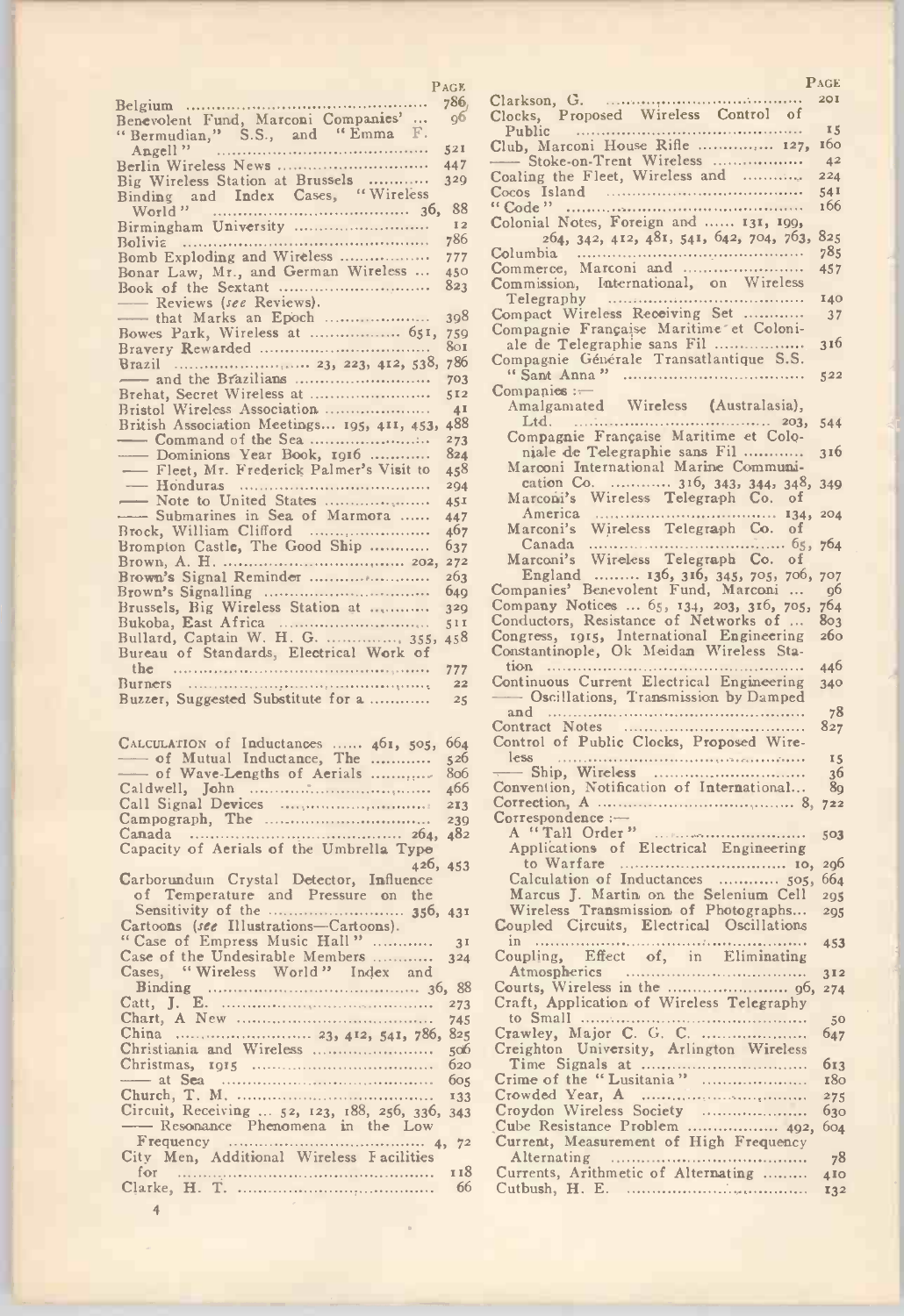|                                                                                                       | 工 さいた                     |                             |
|-------------------------------------------------------------------------------------------------------|---------------------------|-----------------------------|
| "DAILY MAIL" Year Book                                                                                | 762                       | "Emd                        |
|                                                                                                       |                           |                             |
| Damped and Continuous Oscillations,                                                                   |                           | Emery,                      |
|                                                                                                       | 78                        | "Emm                        |
|                                                                                                       |                           |                             |
| Dardanelles, The  444, 445,                                                                           | 509                       | mudi                        |
| Dark Continent, Wireless Telegraphy in the                                                            | 567                       | Engine                      |
|                                                                                                       |                           |                             |
| Darkest Africa, Wireless in                                                                           | 363                       | Engine                      |
| De Laval Steam Turbine                                                                                | 20 i                      | —— Ir                       |
|                                                                                                       |                           |                             |
| Decrement, Measurement of                                                                             | 559                       |                             |
|                                                                                                       | 786                       | $ L$                        |
|                                                                                                       |                           | $\overline{\phantom{a}}$ Si |
| - and British Submarine                                                                               | 512                       |                             |
|                                                                                                       | 459                       | Engine                      |
| Destruction of the "Königsberg"                                                                       |                           |                             |
|                                                                                                       | 384                       |                             |
| Detector, Influence of Temperature and                                                                |                           | Engine:                     |
| Pressure on the Sensitivity of the Carbo-                                                             |                           | Englan                      |
|                                                                                                       |                           |                             |
|                                                                                                       | 356                       | dition                      |
|                                                                                                       | 147                       | Escape,                     |
|                                                                                                       |                           |                             |
|                                                                                                       | 421                       | Euphra                      |
| Digest of Wireless Literature  9, 77, 144,                                                            |                           | Every :                     |
|                                                                                                       |                           |                             |
| 213, 283, 361, 432, 493, 565, 652, 715,                                                               | 777                       | Examin                      |
| Direction Finder, Wireless                                                                            | 493                       | <b>Examp</b>                |
|                                                                                                       |                           | Exhibit                     |
| Disturbances, Atmospheric                                                                             | $\overline{9}$            |                             |
|                                                                                                       | 474                       | Exile,                      |
| Divisional Engineers, Signal Service, 1st                                                             |                           | Expand                      |
|                                                                                                       |                           |                             |
|                                                                                                       | 5 <sup>T</sup>            | Experie                     |
| Dobell, Lieutenant-Commander Hubert                                                                   | 272                       | Experi                      |
|                                                                                                       |                           |                             |
|                                                                                                       | 310                       |                             |
|                                                                                                       | 397                       |                             |
|                                                                                                       |                           |                             |
| - The Electric, and Control by Light                                                                  | 214                       |                             |
| Doings of Operators  28, 106, 165, 233,                                                               |                           |                             |
|                                                                                                       |                           | FABLES                      |
| 315, 391, 465, 530, 621, 686, 751,                                                                    | 800                       | F aciliti                   |
|                                                                                                       | $\overline{\phantom{a}3}$ | Men                         |
|                                                                                                       |                           |                             |
|                                                                                                       | 787                       | "I air                      |
|                                                                                                       | 465                       | Far Ne                      |
|                                                                                                       |                           |                             |
|                                                                                                       | 638                       | Feature                     |
| Dynamo Electric Machinery, Specification                                                              |                           | $\text{Feed}$ , $\theta$    |
|                                                                                                       |                           |                             |
|                                                                                                       |                           |                             |
|                                                                                                       | 703                       | $-$ P                       |
|                                                                                                       |                           |                             |
|                                                                                                       |                           | Fenn, l                     |
|                                                                                                       |                           | Fightin                     |
|                                                                                                       | 454                       |                             |
|                                                                                                       |                           | Fire an                     |
|                                                                                                       | 5II                       | $\overline{\phantom{0}}$ or |
| - Wireless in the Near                                                                                | 216                       |                             |
|                                                                                                       |                           | $\overline{\phantom{0}}$ or |
|                                                                                                       | 139                       | $\overline{\phantom{a}}$ Si |
| 1, 69, 137, 205,<br>Editorials                                                                        |                           | Fleet,                      |
|                                                                                                       | 767                       |                             |
| 275, 353, 423, 485, 547, 646, 707,                                                                    |                           | Flemin                      |
| Education and War                                                                                     | 449                       | Flemin                      |
| Effect of Coupling in Eliminating Atmo-                                                               |                           | <b>Book</b>                 |
|                                                                                                       |                           |                             |
|                                                                                                       | 312                       | tions                       |
| Effectiveness of Ground Antennæ                                                                       | 715                       | Flight,                     |
|                                                                                                       | 823                       |                             |
| Egypt of the Egyptians                                                                                |                           | Flying,                     |
|                                                                                                       | 539                       | Fog, P                      |
| Electric Bells, Alarms and Signalling                                                                 |                           | For the                     |
|                                                                                                       |                           |                             |
|                                                                                                       | 639                       | $---$ F                     |
|                                                                                                       | 310                       | Foreigr                     |
|                                                                                                       | 214                       |                             |
|                                                                                                       |                           |                             |
|                                                                                                       | 410                       | ${\tt Formul}$              |
|                                                                                                       | 640                       | Stays                       |
|                                                                                                       |                           |                             |
| Light Switching, The Teaching of<br>Mine Signalling Installations<br>Power Sub-Stations, Wireless and | 31.1                      | Forster                     |
| Electrical Engineering                                                                                | 64 I                      | Four-cy                     |
|                                                                                                       | 106                       |                             |
| - Engineers, Institution of  10, 77,                                                                  |                           | France                      |
| - Instruments in Theory and Practice                                                                  | 108                       | $-$ T                       |
| -- Oscillations in Coupled Circuits                                                                   | 453                       | French                      |
|                                                                                                       |                           |                             |
| -State of Atmosphere, The Physical                                                                    |                           | - 0                         |
| and                                                                                                   | 278                       | Vi                          |
|                                                                                                       |                           |                             |
|                                                                                                       | 362                       | $-$ W                       |
| - Work of the Bureau of Standards                                                                     | 777                       | F reque                     |
|                                                                                                       |                           |                             |
| Electricity (McCormick)                                                                               | 408                       | $-$ H                       |
|                                                                                                       | 107                       | ment                        |
|                                                                                                       |                           |                             |
|                                                                                                       | 262                       | $- L$                       |
| -and Magnetism, Advanced Theory of                                                                    | 339                       | the                         |
|                                                                                                       |                           |                             |
| Electro-Magnetic Waves, Influence of Atmo-<br>spheric Ionisation on the Propagation of                | 386                       | From a<br>Frost a           |

| PAGE        |                                                                                  | <b>PAGE</b>     |
|-------------|----------------------------------------------------------------------------------|-----------------|
| 762         | "Emden," The, and Count Reventlow  507                                           |                 |
|             |                                                                                  | 132             |
| 78          | "Emma F. Angell" and S.S. "Ber-                                                  |                 |
| , 509       | mudian"                                                                          | 521             |
| 567         | Engineering Congress (1915), International                                       | 26 <sub>0</sub> |
| 363         | Engineers, Institution of Electrical 10, 77, 106                                 |                 |
| 20i         |                                                                                  |                 |
| 559         | 260, 283, 318, 420, 630, 783                                                     |                 |
| 786         |                                                                                  | 79              |
| 512         | -Signal Service, 1st London Divisional<br>Engineers' Notebook  21, 86, 153, 221, | 51              |
| 459         | 291, 368, 439, 502, 574, 662, 723, 784                                           |                 |
| 384         |                                                                                  | 2I              |
|             | England and Italy, Revivification of Tra-                                        |                 |
| 356         | ditional Bonds Between                                                           | 205             |
| 147         |                                                                                  | I27             |
| 421         |                                                                                  | 448             |
|             | Every Boy's Book of Electricity                                                  | 261             |
| , 777       | Examination, Instructional Articles and the                                      | 382             |
| 493         | Examples in Alternating Currents                                                 | 823             |
| $\mathbf Q$ | Exhibition, Panama-Pacific                                                       | 55              |
| 474         |                                                                                  | 776             |
|             | Expanding Hot-Wire Ammeter                                                       | 716             |
| 51          |                                                                                  | 116             |
| 272         | Experiments with Low Horizontal Aërials                                          | 145             |

|                                            | 338        |  |
|--------------------------------------------|------------|--|
| Facilities, Wireless, Additional for City  |            |  |
| Men                                        | 118        |  |
| "I air Sex," Wireless Telegraphy and the   | 334        |  |
| Far North, Wireless in the                 | 560        |  |
| Features of the New Volume                 | 753        |  |
|                                            | 22         |  |
|                                            | 21         |  |
|                                            | 367        |  |
|                                            | 762        |  |
| Fire and Wireless Telegraphy               | 750        |  |
|                                            | 522        |  |
| on the "Sant Anna"                         | 522        |  |
| -Station, Wireless at New York's           | 44I        |  |
| Fleet, Wireless and Coaling the            | 224        |  |
| Fleming, Dr., on Photo-Electric Phenomena  | 208        |  |
| Fleming's Wireless Telegraphist's Pocket   |            |  |
| Book of Notes, Formulæ, and Calcula-       |            |  |
|                                            | 398        |  |
|                                            | 410        |  |
|                                            | <b>701</b> |  |
| Fog, Prevention of Collision in            | 715        |  |
| For the Common Weal                        | 577        |  |
|                                            | 761        |  |
| Foreign and Colonial Notes  131, 199, 264, |            |  |
| 342, 412, 481, 541, 642, 704, 763,         | 825        |  |
| Formula for Calculating the Strain on Mast |            |  |
|                                            | 439        |  |
|                                            | 132        |  |
|                                            | 2I         |  |
|                                            | 787        |  |
|                                            | 540        |  |
|                                            | 500        |  |
|                                            | 787        |  |
| - Viscount, and Wireless Telegraphy        | 645        |  |
|                                            | 785        |  |
| Frequency Ammeters, Radio                  | 9          |  |
| -High, Alternating Current, Measure-       |            |  |
|                                            | 78         |  |
| - Low Circuit, Resonance Phenomena in      |            |  |
|                                            |            |  |
| From a Correspondent in Holland            | 004        |  |
| Frost and Gross Bay Wireless Station       | 5II        |  |
|                                            |            |  |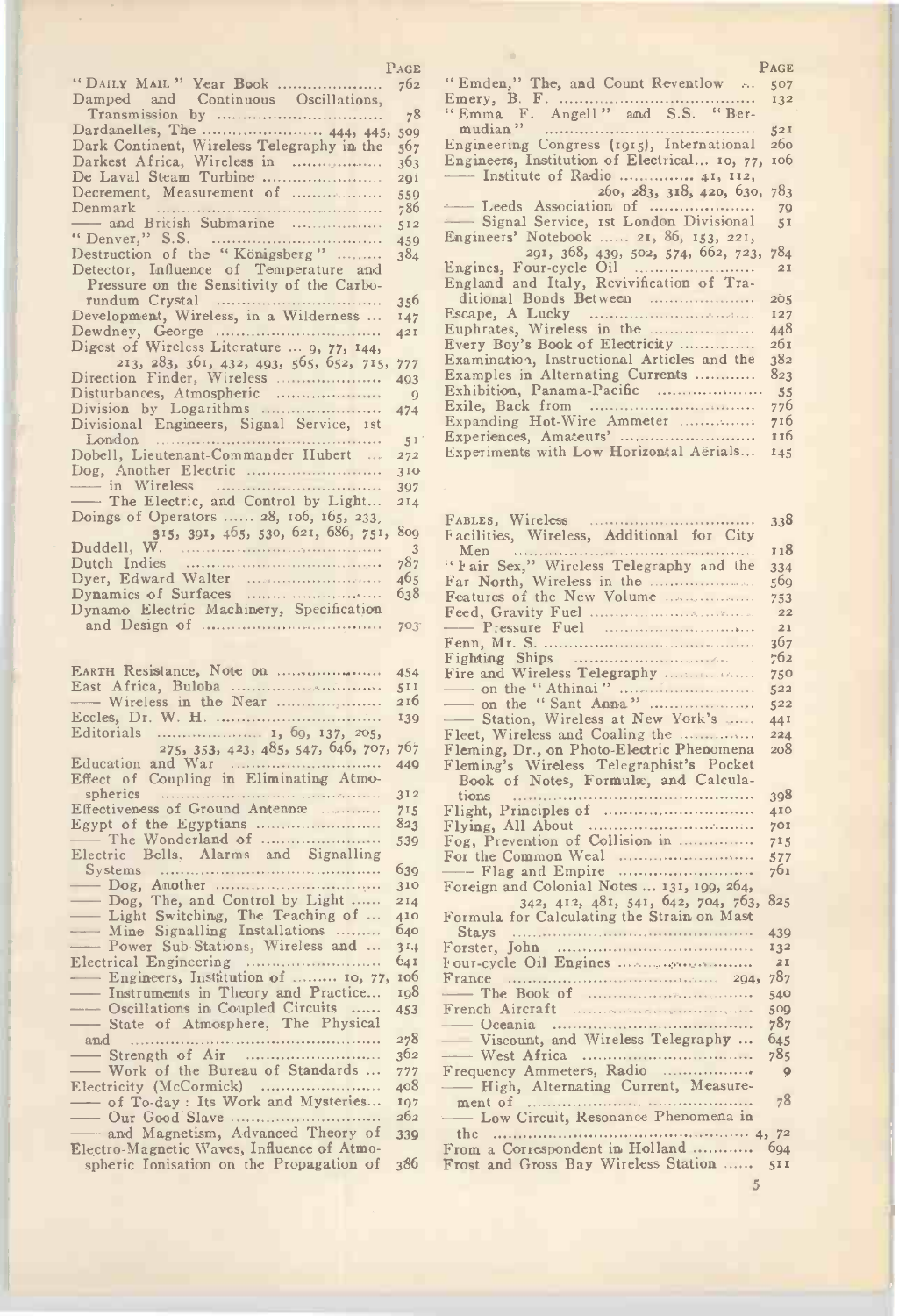|                                                    | PAGE            | P                                                                               |
|----------------------------------------------------|-----------------|---------------------------------------------------------------------------------|
| Fuel                                               | 2I              | Honour for Senator Marconi                                                      |
|                                                    | 22              |                                                                                 |
|                                                    | 2I              | Horizontal Aërials, Experiments with Low                                        |
| Fund, Marconi Companies' Benevolent                | 96              |                                                                                 |
| Future Welfare of the Messenger Boy                | 401             | - to Become a Wireless Operator                                                 |
|                                                    |                 | - to Make a Telephone Receiver                                                  |
| GALLIPOLI Peninsula, In the  444, 452              |                 | Howe, Professor G. W. O.                                                        |
|                                                    | 458             | IBERO-ROMAN Intercommunication                                                  |
|                                                    | 201<br>236      | "Illustrated London News" and Wireless                                          |
|                                                    | 778             |                                                                                 |
| Geography, The World-Wide Atlas of                 |                 | Illustrations for Technical Articles                                            |
|                                                    | 407             | Import Tariff, Newfoundland                                                     |
| "Georgic," S.S., and S.S. "Minnehaha"              | 459             | Importance of Mathematical Training                                             |
| German Intrigues and Sayville                      | 513             |                                                                                 |
| -Submarines, Wireless Equipment of                 | 742             |                                                                                 |
| - Wireless in America                              | 198             | Index and Binding Cases, "Wireless                                              |
| - Wireless, Mr. Bonar Law and                      | 450             |                                                                                 |
| - Wireless, Mr. Godfrey Isaacs and                 | 449             |                                                                                 |
| - Wireless News and the Wireless Press             | 500             | Inductance Calculations Simplified                                              |
| - Wireless Outrivalled                             | 265             | - The Calculation of Mutual                                                     |
| - Wireless Station at Rabaul                       | 50 <sup>6</sup> | Inductances, Calculation of  461, 505,                                          |
| Germany's Transatlantic Wireless Schemes           | 330             | Influence of Atmospheric Ionisation on the                                      |
|                                                    | 449<br>637      | Propagation of Electro-Magnetic Waves<br>$-$ of Temperature and Pressure on the |
| Good Ship Brompton Castle                          | 66              | Sensitivity of the Carborundum Crystal                                          |
| Government Appreciation of Marconi Co.'s           |                 |                                                                                 |
|                                                    | 115             | Inspector and the Troubleman, The                                               |
|                                                    | 704             | Installation and Working of Storage Bat-                                        |
|                                                    | 22              |                                                                                 |
|                                                    | 787             | Institute of Radio-Engineers  41, 112,                                          |
|                                                    | 761             | 260, 283, 318, 420, 630,                                                        |
|                                                    | 787             | Institution of Electrical Engineers  10, 77,                                    |
|                                                    | 66              | Instruction in Wireless Telegraphy                                              |
| $\longrightarrow$ Ray, Mystery of the annumerator. | 702             | 52, 123, 188, 256,                                                              |
|                                                    | 421             | Instructional Article  404, 474, 533,                                           |
| Gross Bay Wireless Station and Frost               | 511             | 033, 696, 755,                                                                  |
|                                                    | 422             | - Articles and the Examination                                                  |
|                                                    | 704<br>4II      | - Porcelain High Tension  368,                                                  |
|                                                    | 133             | -Solid, Mechanical and Physical Pro-                                            |
|                                                    |                 | perties of some of the More Common                                              |
| $H$ AITI                                           | 54 <sup>1</sup> | Intercommunication, Ibero-Roman                                                 |
|                                                    | 421             | International Commission of Wireless Tele-                                      |
| Second Lieutenant E. G.                            | 483             |                                                                                 |
| Halifax Amateur Wireless Association               | 195             | - Convention, Ratification of                                                   |
| Handyman, Amateur  37, 113                         |                 | Engineering Congress, 1915                                                      |
|                                                    | 547             | Invention, Mobilisation of                                                      |
| Harcourt, G. D. Lascelles                          | 200             | Investigations, Radiotelegraphic, British                                       |
| Harvard University                                 | 529             | Iron Losses at High Frequencies                                                 |
| Hawkhead's "Handbook" (Review on Re-               |                 |                                                                                 |
|                                                    | 400<br>824      | Italian Army, Senatore Marconi and the                                          |
|                                                    |                 |                                                                                 |
|                                                    | 351             | - England and, Revivification of Tra-                                           |
| "Hesperian," S.S.  443, 467                        |                 | ditional Bonds between                                                          |
| High Frequencies, Iron Losses at                   | 495             |                                                                                 |
| Alternating Circuit,<br>- Frequency                |                 | JACKSON, Admiral Sir Henry, K.C.B., etc.                                        |
|                                                    | 78              |                                                                                 |
| - Frequency Alternators, Progress in               | 434             | Japan  23, 412, 442, 482, 704, 763,                                             |
|                                                    | 778             | -and United States (A New Link)                                                 |
| -Tension Insulators, Porcelain                     | 368             | "Jason," The Danish Schooner                                                    |
| "Highland Warrior," Wreck of the                   | 530             |                                                                                 |
|                                                    | 823             | $\longrightarrow$ Operator R.                                                   |
|                                                    | 432             | Jungle Land, Through South American                                             |
| Holiday Adventures of Mr. Davenant                 | 638             |                                                                                 |
| - From a Correspondent in                          | 694             |                                                                                 |
| - Wireless Amateurs in                             | 783             | Keir, John                                                                      |
| Home of the Blizzard                               | 779             |                                                                                 |
|                                                    | 294             |                                                                                 |
|                                                    |                 |                                                                                 |

|                                                                   | PAGE            |                                                  | PAGE            |  |
|-------------------------------------------------------------------|-----------------|--------------------------------------------------|-----------------|--|
|                                                                   | 2I              | Honour for Senator Marconi                       | 100             |  |
|                                                                   | 22              |                                                  | 202             |  |
|                                                                   | 2I              | Horizontal Aërials, Experiments with Low         | 145             |  |
| Fund, Marconi Companies' Benevolent                               | gб              | How I Cornered Sayville                          | 518             |  |
| Future Welfare of the Messenger Boy                               | 401             | -- to Become a Wireless Operator  317            |                 |  |
|                                                                   |                 | to Make a Telephone Receiver                     | 113             |  |
| GALLIPOLI Peninsula, In the  444, 452                             |                 |                                                  | 425             |  |
|                                                                   | 458             |                                                  |                 |  |
| Garcia, Julio Lleul-                                              | 201             | IBERO-ROMAN Intercommunication                   | 176             |  |
|                                                                   | 236             | "Illustrated London News" and Wireless           |                 |  |
|                                                                   | 778             |                                                  | 507             |  |
| Geography, The World-Wide Atlas of                                |                 | Illustrations for Technical Articles             |                 |  |
|                                                                   |                 | Import Tariff, Newfoundland                      | 0,52            |  |
|                                                                   | 407             |                                                  | 323             |  |
| "Georgic," S.S., and S.S. "Minnehaha"                             | 459             | Importance of Mathematical Training              | 694             |  |
| German Intrigues and Sayville                                     | 513             |                                                  | 88              |  |
|                                                                   | 742             | Incident, An Australian                          | 40              |  |
|                                                                   | 198             | Index and Binding Cases, "Wireless               |                 |  |
|                                                                   | 450             |                                                  |                 |  |
| Wireless, Mr. Bonar Law and<br>- Wireless, Mr. Godfrey Isaacs and | 449             |                                                  | 54 <sup>1</sup> |  |
|                                                                   | 500             | Inductance Calculations Simplified               | 749             |  |
|                                                                   | 265             | - The Calculation of Mutual                      | 526             |  |
| - Wireless Station at Rabaul                                      |                 | Inductances, Calculation of  461, 505, 664       |                 |  |
|                                                                   | 50 <sup>6</sup> |                                                  |                 |  |
| Germany's Transatlantic Wireless Schemes                          | 330             | Influence of Atmospheric Ionisation on the       |                 |  |
|                                                                   | 449             | Propagation of Electro-Magnetic Waves            | 386             |  |
| Good Ship Brompton Castle                                         | 637             | - of Temperature and Pressure on the             |                 |  |
|                                                                   | 66              | Sensitivity of the Carborundum Crystal           |                 |  |
| Government Appreciation of Marconi Co.'s                          |                 |                                                  | 356             |  |
|                                                                   | 115             | Inspector and the Troubleman, The                | 407             |  |
|                                                                   | 704             | Installation and Working of Storage Bat-         |                 |  |
|                                                                   | 22              |                                                  | 054             |  |
|                                                                   | 787             | Institute of Radio-Engineers  41, 112,           |                 |  |
|                                                                   |                 |                                                  |                 |  |
|                                                                   | 761             | 260, 283, 318, 420, 630, 783                     |                 |  |
|                                                                   | 787             | Institution of Electrical Engineers  10, 77, 106 |                 |  |
|                                                                   | 66              | Instruction in Wireless Telegraphy               |                 |  |
| $\longrightarrow$ Ray, Mystery of the annumerator.                | 702             | 52, 123, 188, 250, 336                           |                 |  |
|                                                                   | 421             | Instructional Article  404, 474, 533,            |                 |  |
| Gross Bay Wireless Station and Frost                              | 511             | 033, 090, 755, 815                               |                 |  |
|                                                                   | 422             | - Articles and the Examination  382              |                 |  |
|                                                                   | 704             |                                                  | $7^{2}3$        |  |
|                                                                   |                 | - Porcelain High Tension  368, 502               |                 |  |
|                                                                   | 411             |                                                  |                 |  |
|                                                                   | 133             | -Solid, Mechanical and Physical Pro-             |                 |  |
|                                                                   |                 | perties of some of the More Common               | <b>I53</b>      |  |
|                                                                   | 541             | Intercommunication, Ibero-Roman                  | 176             |  |
|                                                                   | 42I             | International Commission of Wireless Tele-       |                 |  |
| - Second Lieutenant E. G.                                         | 483             |                                                  | 140             |  |
| Halifax Amateur Wireless Association                              | 195             | --- Convention, Ratification of                  | 89              |  |
| Handyman, Amateur  37, 113                                        |                 | Engineering Congress, 1915                       | 260             |  |
|                                                                   |                 | Invention, Mobilisation of                       | 221             |  |
|                                                                   | 547             | Investigations, Radiotelegraphic, British        |                 |  |
| Harcourt, G. D. Lascelles                                         | 200             |                                                  | 488             |  |
| Harvard University                                                | 529             | Iron Losses at High Frequencies                  |                 |  |
| Hawkhead's "Handbook" (Review on Re-                              |                 |                                                  | 495             |  |
|                                                                   | 400             |                                                  | 449             |  |
|                                                                   | 824             | Italian Army, Senatore Marconi and the           | 452             |  |
|                                                                   | 7               |                                                  |                 |  |
|                                                                   | 351             | - England and, Revivification of Tra-            |                 |  |
|                                                                   |                 |                                                  | 205             |  |
| High Frequencies, Iron Losses at                                  | 495             |                                                  |                 |  |
| - Frequency Alternating Circuit,                                  |                 | JACKSON, Admiral Sir Henry, K.C.B., etc.         | 207             |  |
|                                                                   | 78              |                                                  |                 |  |
| - Frequency Alternators, Progress in                              |                 |                                                  | 823             |  |
|                                                                   | 434             | Japan  23, 412, 442, 482, 704, 763, 788          |                 |  |
|                                                                   | 778             | -and United States (A New Link)                  | 435             |  |
| -Tension Insulators, Porcelain                                    | 368             | "Jason," The Danish Schooner                     | 512             |  |
| "Highland Warrior," Wreck of the                                  | 530             |                                                  | 468             |  |
|                                                                   | 823             | $\longrightarrow$ Operator R.                    | 8I <sub>2</sub> |  |
|                                                                   | 432             |                                                  | 467             |  |
| Holiday Adventures of Mr. Davenant                                | 638             | Jungle Land, Through South American              | 287             |  |
|                                                                   |                 |                                                  |                 |  |
|                                                                   |                 |                                                  |                 |  |
| From a Correspondent in                                           | 694             |                                                  | 200             |  |
|                                                                   | 783             |                                                  | 465             |  |
| Home of the Blizzard                                              | 779             |                                                  | II              |  |
|                                                                   | 294             |                                                  |                 |  |
|                                                                   |                 |                                                  |                 |  |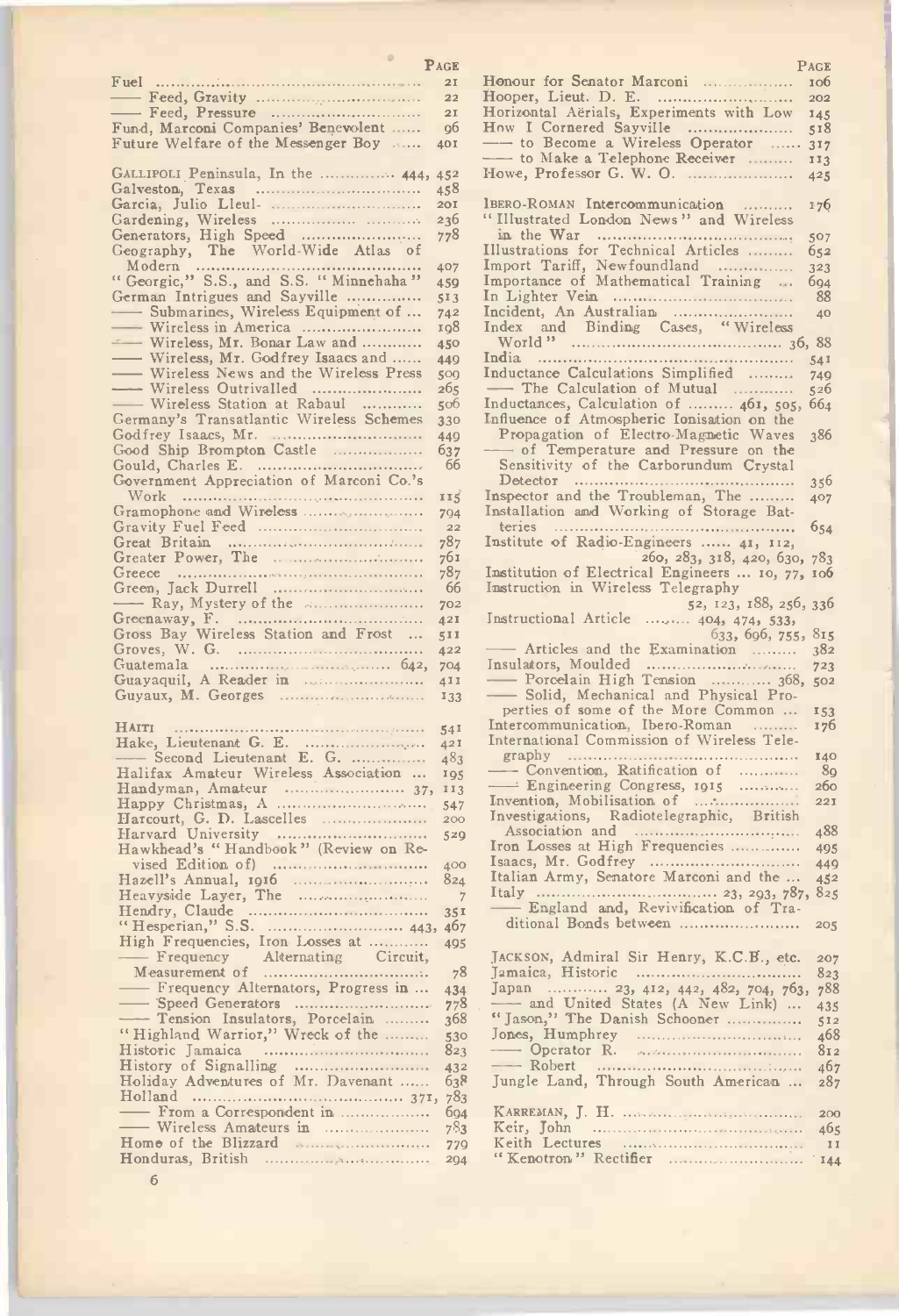|                                                       | PAGE           |                                 |
|-------------------------------------------------------|----------------|---------------------------------|
|                                                       | 273            | Maritir                         |
| Keyboard Operated Receiving Set                       | 652            |                                 |
|                                                       | 200            | Martial                         |
| Kite Supported Aerials                                | 568            | Mast S                          |
| Kleider Machen Leute                                  | 614            | ing t                           |
| "Königsberg," Destruction of the  384, 511            |                | Mast, '                         |
| "Köningin Emma," Wreck of<br>"Kronprinzessin Cecilie" | 522            | Mathen                          |
|                                                       | 451            | Mathen                          |
| "LACONIA," The, and the "Konigsberg"                  | 5II            | ---- P                          |
| Lamb, Sir John Cameron                                | 80             | McEwe<br>Measur                 |
|                                                       | 7              | $-$ 01                          |
|                                                       | II             | Curre                           |
| Leeds Association of Engineers                        | 79             | $\overline{\phantom{0}}$ of     |
| Library Table  56, 128, 196, 261, 339,                |                | $\rm_{\rm{Mechar}}$             |
| 407, 478, 538, 637, 701, 760,                         | 822            | Some                            |
| Life on the Söller Station                            | 81             | lators                          |
|                                                       | 214            | "Melv:                          |
|                                                       | 88             | Men, A                          |
|                                                       | 205            | $\verb Mendes $                 |
|                                                       | 351            | Mercha                          |
| Little Problem, A.  492,                              | 604            | Mercur                          |
| Liverpool Underwriters' Annual Report                 | 744            | Messen                          |
| -- Wireless Association                               | 4 <sup>2</sup> | $\operatorname{\mathbf{Metal}}$ |
|                                                       | 20 I           | Spray                           |
|                                                       | 474            | M eteoro                        |
|                                                       | 477            | Mexico.                         |
|                                                       | 474            | $``$ Minn                       |
| London Divisional Engineers' Signal Service           | 51             | Miscone                         |
|                                                       |                | Microm                          |
|                                                       |                | Their                           |
| Loring, Commander F. G., R.N., M.I.E.E.               | 7I             | Mobilis                         |
|                                                       | 408            | Model.                          |
| Low-frequency Circuit, Resonance Pheno-               | 294            | $M$ onthl $_1$                  |
|                                                       |                | Monum                           |
| I.ow Horizontal Aërials, Experiments with             |                | Morocco                         |
|                                                       | 145<br>127     | Moulde                          |
|                                                       | 808            | Mull ar<br>Music,               |
|                                                       | 180            | " My F                          |
|                                                       |                | Mystery                         |
|                                                       |                | $\overline{\phantom{0}}$ of     |
| MACKENZIE, Charles Frederick                          | 483            |                                 |
|                                                       | 66             | NALLY,                          |
| Magnets and Electric Currents                         | 128            | Nantucl                         |
| Magnetism and Electricity, Elementary                 |                | Naperia                         |
|                                                       | 540            | Nationa                         |
| - and Electricity, Introduction to                    | 760            | Naval                           |
| "Mahroussa," s.y.<br>"Manhattan," s.s.                | 447            | Netherl                         |
| Marconi Companies' Benevolent Fund                    | 459            | ningil                          |
| - Company's Work, Government Appre-                   | 96             | Neutral                         |
|                                                       | <b>II5</b>     | New Ap                          |
|                                                       | 457            | $\equiv$ Ch<br>$-\frac{1}{2}$   |
|                                                       |                | $-$ Pr                          |
| - House Rifle Club  127, 160, 235, 334                |                | $-$ Ro                          |
| - International Communication Com-                    |                | $\overline{\phantom{0}}$ Ty     |
|                                                       | 705            | V                               |
| - Senatore, Another Honour for                        | 100            | W                               |
| - Senatore (Presentation Portrait Plate)              | 625            | $-\mathbf{y}_0$                 |
|                                                       | 452            | $\overline{\phantom{0}}$ Yo     |
|                                                       | 450            | $-$ Yo                          |
|                                                       | 29             | $-$ Ze:                         |
| System, Story of Development and                      |                | $-$ Ze                          |
|                                                       | 548            | Newfou                          |
| - Wireless Telegraph Company, Limited                 |                | Newns,                          |
| 136, 316, 345-6-7, 353, 413,                          | 705            | News b                          |
| — Wireless<br>Telegraph Company of                    |                | $- M$                           |
|                                                       |                | Newspa                          |
| - Wireless Telegraph Company of                       |                | $-$ W                           |
|                                                       |                | " Night                         |

| Maritime Wireless Telegraphy  101, 159,               | PAGE            |
|-------------------------------------------------------|-----------------|
| 212, 307, 378, 450, 521, 610, 677, 735, 798           |                 |
| Martian Radio-telegraphy                              | 57 <sup>6</sup> |
| Mast Stays, Useful Formula for Calculat-              |                 |
|                                                       |                 |
| Mast, Types of, for Wireless Aërial                   | 439<br>784      |
| Mathematical Training, Importance of                  | რეჟ             |
| Mathematics for Advanced Technical Students           | 703             |
| Perrin Maycock on                                     | 748             |
|                                                       | $+22$           |
| Measurement of Decrement                              | 559             |
| -of High Frequency Alternating                        |                 |
|                                                       | 78              |
|                                                       | 697             |
|                                                       |                 |
| Some of the More Common Solid Insu-                   |                 |
|                                                       | 153             |
| "Melville," United States s.s.                        | 459             |
| Men, Additional Wireless Facilities for City          | 118             |
|                                                       | 35I             |
| Merchant Service Men, The                             | 220             |
| Mercury Vapour Arc, Wireless and the                  | 79              |
| Messenger Boy, Future Welfare of the                  | 401             |
| Metal Coatings, The Production of by                  |                 |
|                                                       | 433             |
|                                                       | 514             |
|                                                       | 719             |
|                                                       | 459             |
| Misconception of Wireless Possibilities               | 25              |
| Micrometers, Slide Gauges and Calipers,               |                 |
| Their Construction and Use                            | 26 I            |
|                                                       | 221             |
|                                                       | 747             |
| Monthly Weather Review  341,                          | 4II             |
| Monument in New York, A                               | 242             |
|                                                       | 825             |
|                                                       | 723             |
|                                                       | 458             |
| "My Rural Wireless Station"                           | 232<br>266      |
|                                                       | 702             |
|                                                       | 579             |
|                                                       |                 |
|                                                       |                 |
| Nantucket Lightship, A Visit to a                     | 404             |
|                                                       | 477             |
| National Physical Laboratory                          | 285             |
| Naval Warfare, Wireless in  20,511                    |                 |
| Netherland Steamship Company and "Kö-                 |                 |
|                                                       | 522             |
| Neutral Countries, Newspapers for                     | 524             |
| New Applications for Wireless  31, 324                |                 |
|                                                       |                 |
|                                                       | 745             |
|                                                       | 434             |
|                                                       | 66 I            |
|                                                       | 631             |
|                                                       | 054             |
|                                                       | 767             |
|                                                       | 338             |
|                                                       | 242             |
| Vork, A Monument in<br>- York, Wireless Telephony and | 514             |
| - York's Fire Station, Wireless at                    | 44 <sub>1</sub> |
|                                                       | 54I             |
| - Zealand, Timaru Association                         | 630             |
| Newfoundland Import Tariff                            | 323             |
|                                                       | 350             |
|                                                       | 423             |
|                                                       | 235             |
|                                                       | 524             |
| Newspapers for Neutral Countries                      | 394             |
| 7                                                     | 266             |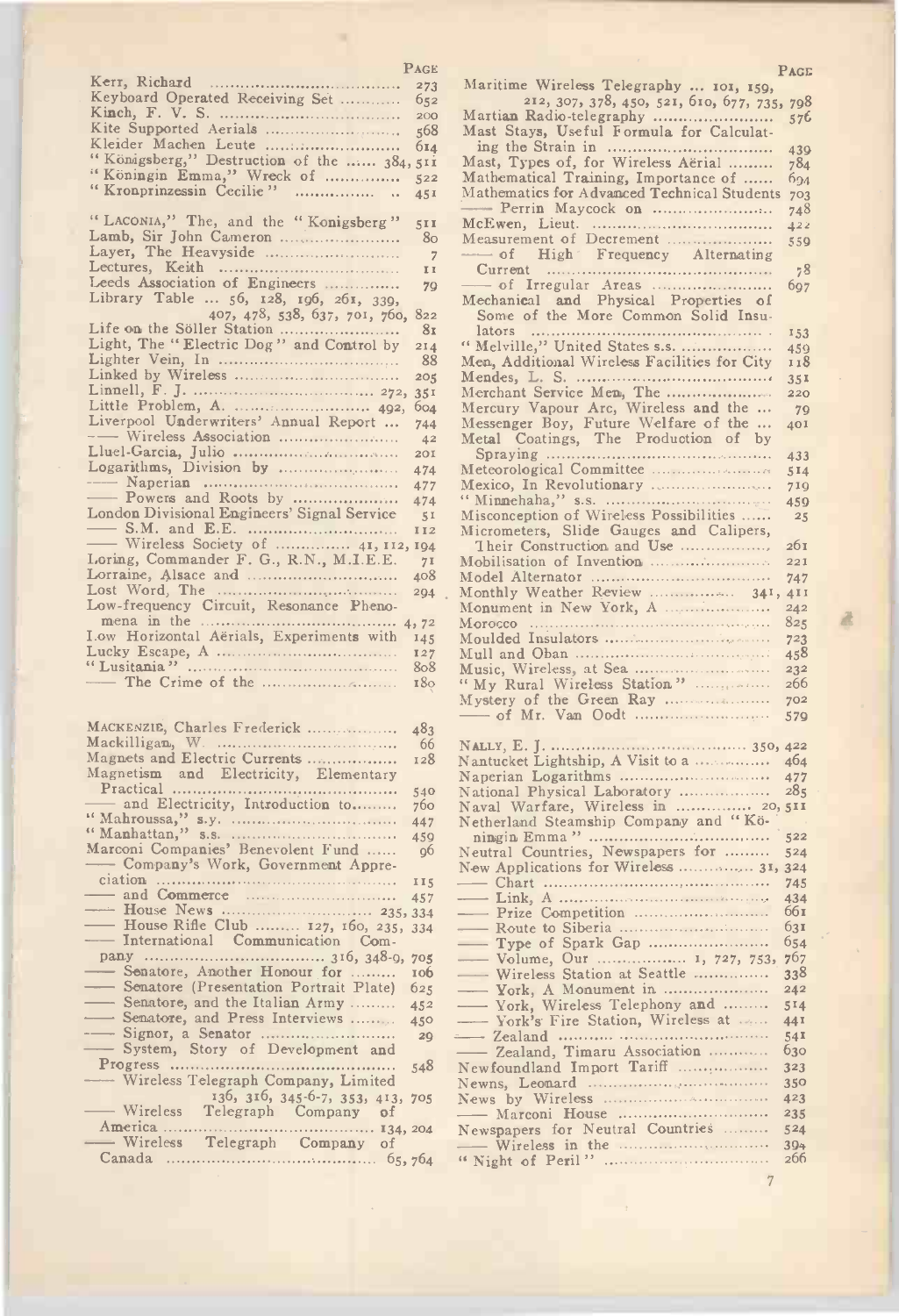| Northampton Polytechnic Institute<br>Note of Earth Resistance<br>Notes of the Month  26, 97, 156, 225, 305,<br>376, 457, 514, 599, 673, 734, 793 | 24              |                                                  | PAGE            |
|--------------------------------------------------------------------------------------------------------------------------------------------------|-----------------|--------------------------------------------------|-----------------|
|                                                                                                                                                  |                 | Porcelain High-tension Insulators  368,          | 502             |
|                                                                                                                                                  | $5^{14}$        |                                                  | 216             |
|                                                                                                                                                  | 454             | Portable Wireless Installations                  | 636             |
|                                                                                                                                                  |                 | Portraits (see Illustrations-Portraits).         |                 |
|                                                                                                                                                  |                 |                                                  | 412             |
|                                                                                                                                                  |                 |                                                  | 702             |
|                                                                                                                                                  | 808             |                                                  |                 |
|                                                                                                                                                  |                 |                                                  | 704             |
| "OAKFIELD," s.s., in Distress                                                                                                                    | 677             | - Navy and Loss of "Republica"                   | 521             |
|                                                                                                                                                  | 458             | Power Sub-Stations, Wireless and Electric        | 314             |
|                                                                                                                                                  | 80              | Powers and Roots by Logarithms                   | 474             |
| Observatory, Wireless Station and                                                                                                                | 674             | Practical Electrician's Pocket Book and          |                 |
|                                                                                                                                                  | 24              |                                                  | 824             |
|                                                                                                                                                  |                 | - Engineer" Electrical Pocket Book and           |                 |
| Official Recognition of Wireless Operator's                                                                                                      |                 |                                                  | 824             |
|                                                                                                                                                  | 468             | Preece, William Llewellyn                        | 277             |
|                                                                                                                                                  | 21              | Presentation Portrait - Plate (Senatore          |                 |
|                                                                                                                                                  |                 |                                                  |                 |
| Ok Meidan, Constantinople, Wireless Sta-                                                                                                         |                 |                                                  | 624             |
|                                                                                                                                                  | 446             |                                                  | 459             |
| Operator, How to Become a Wireless                                                                                                               | 317             |                                                  | 2I              |
| Operators' Certificates Granted by P.M.G.,                                                                                                       |                 | Prevention of Collisions in Fog                  | 715             |
|                                                                                                                                                  | 575             | Primitive Wireless Telephone, A                  | 238             |
| Operators, Doings of  28, 106, 165, 233,                                                                                                         |                 |                                                  | 410             |
| 315, 391, 465, 530, 621, 686, 751, 809                                                                                                           |                 | Prize Competition, New Washington,               | 661             |
|                                                                                                                                                  | 198             | Pro Bono Publico                                 | 700             |
|                                                                                                                                                  |                 |                                                  | 137             |
|                                                                                                                                                  | 78              |                                                  | 604             |
|                                                                                                                                                  | 262             |                                                  |                 |
| Our Good Slave Electricity                                                                                                                       |                 | - Answer to Second Little                        | 655             |
| Our New Volume  1, 727, 753,                                                                                                                     | 767             |                                                  | 726             |
| Overland Car and Starting by Wireless                                                                                                            | 514             | Problems, The "Wireless World"                   | 820             |
|                                                                                                                                                  |                 | Proceedings of Institute of Radio Engineers      | 283             |
|                                                                                                                                                  |                 | Production of Metal Coatings by Spraying         | 433             |
|                                                                                                                                                  | 484             | "Professor Sparkington Gapp on Muni-             |                 |
| Palmer, Mr. Frederick, and Visit to                                                                                                              |                 |                                                  | 469             |
|                                                                                                                                                  | 458             | - Sparkington Gapp's Xmas Party                  | 625             |
|                                                                                                                                                  | 293             | Piogress in High-frequency Alternators           | 434             |
| Panama-Pacific Exhibition                                                                                                                        | 55              |                                                  | 290             |
|                                                                                                                                                  | 704             |                                                  | 367             |
|                                                                                                                                                  |                 | Proposed Wireless Control of Public Clocks       |                 |
|                                                                                                                                                  | 544             |                                                  | 15              |
|                                                                                                                                                  | 700             | Public Clocks, Proposed Wireless Control of      | 15              |
|                                                                                                                                                  | 352             |                                                  |                 |
| "Pen," A Wire Winding                                                                                                                            | 36              | QUENCHING of Sayville, The                       | 5 <sub>15</sub> |
| Pennsylvania, Radio Society of Western                                                                                                           | 26 <sub>0</sub> | Questions and Answers $\dots$ 49, 130, 199, 255, |                 |
|                                                                                                                                                  | 334             | 335, 402, 472, 532, 632, 695, 754, 813           |                 |
| Personal Paragraphs  66, 132, 200, 272,                                                                                                          |                 | Questions and Solutions in Telegraphy and        |                 |
| 350, 421, 483, 545, 644, 706, 765, 828                                                                                                           |                 | Telephony                                        | 263             |
| Personalities in the Wireless World  3,                                                                                                          |                 |                                                  |                 |
| 71, 139, 207, 277, 355, 425, 487, 647, 709, 769                                                                                                  |                 | RABAUL, German Wireless Station at               | 506             |
|                                                                                                                                                  | 788             | Radio Engineers, Institute of41, 112, 260,       |                 |
|                                                                                                                                                  |                 |                                                  |                 |
|                                                                                                                                                  |                 |                                                  |                 |
| Phenomena, Photo-Electric  171, 208                                                                                                              |                 | 283, 318, 420, 630, 783                          |                 |
| - Resonance, in the Low-frequency                                                                                                                |                 |                                                  | ÿ               |
|                                                                                                                                                  |                 | -Society of Western Pennsylvania                 | 2бс             |
|                                                                                                                                                  |                 | - Telegraphy, A Tribute to                       | 108             |
|                                                                                                                                                  |                 | - Telegraphy, Progress in                        | 20C             |
| Fhoto-Electric Phenomena  171, 208                                                                                                               |                 | - Telegraphy, Signalling Range in                | 717             |
| Photographs, Wireless Transmission of                                                                                                            |                 | Radiotelegraphic Investigations, British         |                 |
| 57, 102, 162, 228, 295, 822                                                                                                                      |                 |                                                  | 488             |
|                                                                                                                                                  |                 |                                                  | 457             |
| Physical and Electrical State of Atmo-                                                                                                           |                 | Ratification of International Convention         | 8 <sub>c</sub>  |
|                                                                                                                                                  | 278             |                                                  |                 |
| $\rightarrow$ - Laboratory, National                                                                                                             | 285             |                                                  | 468             |
| - Properties of Some of the More Com-                                                                                                            |                 |                                                  | 443             |
| mon Solid Insulators, Mechanical and                                                                                                             | 153             | Receiver, How to Make a Telephone                | II3             |
| Pocket Book of Notes, Formulæ, and Cal-                                                                                                          |                 | Receiving Circuit  52, 123, 188, 256,            | 33 <sup>6</sup> |
| culations, The Wireless Telegraphist's                                                                                                           | 399             | Receiving Set, A Compact Wireless                | 3 <sup>2</sup>  |
| - Guide to the West Indies                                                                                                                       | 824             | -Set, Keyboard-Operated                          | 65:             |
| Poetry (see Verse).                                                                                                                              |                 |                                                  | 495             |
| — Wireless                                                                                                                                       | 88              | Rectifier, "Kenotron"                            | 144             |
| Polar Exploration, Use of Wireless Tele-                                                                                                         |                 | Relativity and the Electron Theory               | 702             |
|                                                                                                                                                  | 779             |                                                  | 52              |
|                                                                                                                                                  | 484             | Resistance of Networks of Conductors             | 80;             |
| Pollard, Frederick George                                                                                                                        | 76τ             | Resonance Phenomena in the Low-Frequency         |                 |
| Pope to Bless Wireless Telegraphy                                                                                                                | 746             |                                                  |                 |

| North Atlantic Ocean                                                              | 24         | Porcelain High-tension Insulators  368, 502                                          |                        |  |
|-----------------------------------------------------------------------------------|------------|--------------------------------------------------------------------------------------|------------------------|--|
| Northampton Polytechnic Institute                                                 | $5^{14}$   | Portable Wireless Installations                                                      | 2I <sub>0</sub><br>636 |  |
| Notes of the Month  26, 97, 156, 225, 305,                                        | 454        | Portraits (see Illustrations-Portraits).                                             |                        |  |
| 376, 457, 514, 599, 673, 734, 793                                                 |            |                                                                                      | 412                    |  |
|                                                                                   | 808        |                                                                                      | 702                    |  |
|                                                                                   |            | - Navy and Loss of "Republica"                                                       | 704<br>521             |  |
| "OAKFIELD," s.s., in Distress                                                     | 677<br>458 | Power Sub-Stations, Wireless and Electric                                            | 314                    |  |
|                                                                                   | 8o         | Powers and Roots by Logarithms                                                       | 474                    |  |
| Observatory, Wireless Station and                                                 | 674        | Practical Electrician's Pocket Book and                                              |                        |  |
|                                                                                   | 24         |                                                                                      | 824                    |  |
| Official Recognition of Wireless Operator's                                       |            | - Engineer" Electrical Pocket Book and                                               | 824                    |  |
|                                                                                   | 468        | Preece, William Llewellyn                                                            | 277                    |  |
|                                                                                   | 21         | Presentation Portrait Plate (Senatore                                                |                        |  |
| Ok Meidan, Constantinople, Wireless Sta-                                          |            |                                                                                      | 624                    |  |
| $\text{tion}$<br>Operator, How to Become a Wireless                               | 446<br>317 |                                                                                      | 459<br>2I              |  |
| Operators' Certificates Granted by P.M.G.,                                        |            | Prevention of Collisions in Fog                                                      | 715                    |  |
|                                                                                   | 575        | Primitive Wireless Telephone, A                                                      | 238                    |  |
| Operators, Doings of  28, 106, 165, 233,                                          |            |                                                                                      | 410                    |  |
| 315, 391, 465, 530, 621, 686, 751, 809                                            |            | Pro Bono Publico                                                                     | 66I                    |  |
| Ornithology, Wireless<br>Oscillations, Transmission of Damped and                 | 108        |                                                                                      | 700<br>137             |  |
|                                                                                   | 78         |                                                                                      |                        |  |
| Our Good Slave Electricity                                                        | 262        |                                                                                      | 655                    |  |
| Our New Volume  1, 727, 753, 767                                                  |            | - Answer to Second Little                                                            | 726                    |  |
| Overland Car and Starting by Wireless                                             | 514        | <b>Problems, The "Wireless World"</b><br>Proceedings of Institute of Radio Engineers | 820<br>283             |  |
|                                                                                   |            | Production of Metal Coatings by Spraying                                             | 433                    |  |
|                                                                                   | 484        | "Professor Sparkington Gapp on Muni-                                                 |                        |  |
| Palmer, Mr. Frederick, and Visit to                                               |            |                                                                                      | 4 <sub>09</sub>        |  |
|                                                                                   | 458        | - Sparkington Gapp's Xmas Party<br>Piogress in High-frequency Alternators            | 625                    |  |
| Panama-Pacific Exhibition                                                         | 55         |                                                                                      | 434<br>290             |  |
|                                                                                   | 704        |                                                                                      | 367                    |  |
| Patent Record  29, 202, 334, 456, 544                                             |            | Proposed Wireless Control of Public Clocks                                           | 15                     |  |
|                                                                                   | 700        | Public Clocks, Proposed Wireless Control of<br>Health Com                            | 15                     |  |
| "Pen," A Wire Winding                                                             | 352<br>36  | QUENCHING of Sayville, The                                                           | 515                    |  |
| Pennsylvania, Radio Society of Western                                            | 200        | Questions and Answers $\dots$ 49, 130, 199, 255,                                     |                        |  |
| —— Wireless Telephones in                                                         | 334        | 335, 402, 472, 532, 632, 695, 754, 813                                               |                        |  |
| Personal Paragraphs  66, 132, 200, 272,                                           |            | Questions and Solutions in Telegraphy and                                            |                        |  |
| 350, 421, 483, 545, 644, 706, 765, 828<br>Personalities in the Wireless World  3, |            |                                                                                      | 203                    |  |
| 71, 139, 207, 277, 355, 425, 487, 647, 709, 769                                   |            | RABAUL, German Wireless Station at                                                   | 500                    |  |
|                                                                                   | 788        | Radio Engineers, Institute of 41, 112, 260,                                          |                        |  |
| Phenomena, Photo-Electric  171, 208                                               |            | 283, 318, 420, 630, 783                                                              |                        |  |
| - Resonance, in the Low-frequency                                                 |            | - Society of Western Pennsylvania                                                    | $\mathbf{Q}$<br>200    |  |
|                                                                                   |            | — Telegraphy, A Tribute to                                                           | 108                    |  |
|                                                                                   |            | —— Telegraphy, Progress in                                                           | 200                    |  |
| Fhoto-Electric Phenomena  171, 208                                                |            | - Telegraphy, Signalling Range in                                                    | 717                    |  |
| Photographs, Wireless Transmission of<br>57, 102, 162, 228, 295, 822              |            | Radiotelegraphic Investigations, British                                             | 488                    |  |
| Physical and Electrical State of Atmo-                                            |            |                                                                                      |                        |  |
|                                                                                   | 278        | Ratification of International Convention                                             | 89                     |  |
| -- Laboratory, National                                                           | 285        |                                                                                      | 468                    |  |
| - Properties of Some of the More Com-<br>mon Solid Insulators, Mechanical and     | 153        | Receiver, How to Make a Telephone                                                    | 443<br>II3             |  |
| Pocket Book of Notes, Formulæ, and Cal-                                           |            | Receiving Circuit  52, 123, 188, 256, 336                                            |                        |  |
| culations, The Wireless Telegraphist's                                            | 399        | Receiving Set, A Compact Wireless                                                    | 37                     |  |
| - Guide to the West Indies                                                        | 824        | -Set, Keyboard-Operated                                                              | 652                    |  |
| Poetry (see Verse).<br>— Wireless                                                 |            |                                                                                      | 495                    |  |
| Polar Exploration, Use of Wireless Tele-                                          | 88         | Rectifier, "Kenotron"                                                                | 144                    |  |
|                                                                                   |            |                                                                                      |                        |  |
|                                                                                   |            | Relativity and the Electron Theory                                                   | 702                    |  |
| Pollard, Frederick George                                                         | 779<br>484 | Resistance of Networks of Conductors                                                 | 52I<br>803             |  |
| Pope to Bless Wireless Telegraphy                                                 | 761<br>746 | Resonance Phenomena in the Low-Frequency                                             |                        |  |

è

PAGE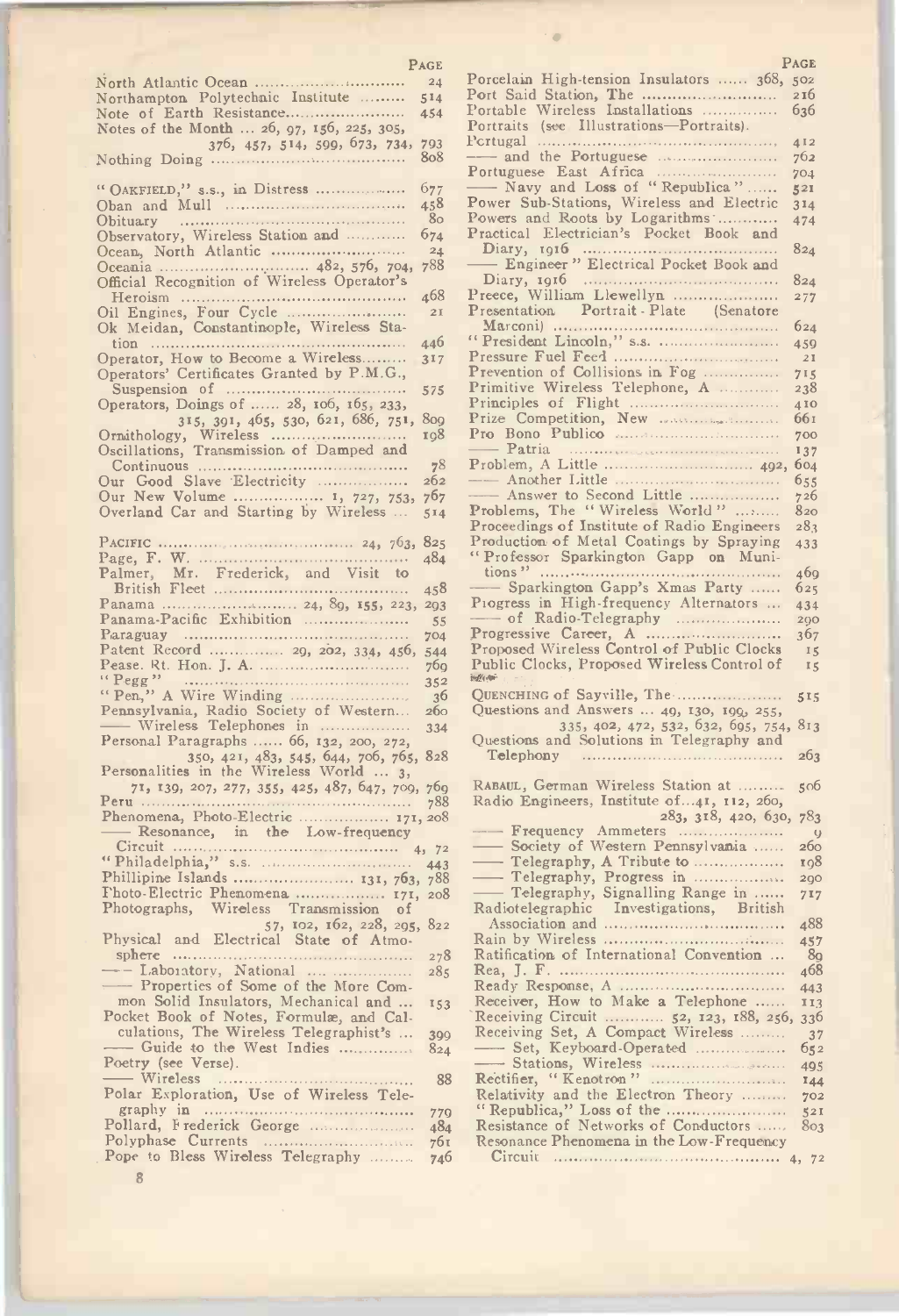Reventlow, Count, and the "Emden" ...... 50<br>Reviews :--

| "A.B.C. of Electricity"                                                                                                                                                                                                        | 479  | 7/7<br>$\mathfrak{c}$ So         |
|--------------------------------------------------------------------------------------------------------------------------------------------------------------------------------------------------------------------------------|------|----------------------------------|
| "Advanced Theory of Electricity and                                                                                                                                                                                            |      | $\frac{1}{2}$                    |
|                                                                                                                                                                                                                                |      | "Se                              |
| Magnetism"<br>"Aero Engines"<br>"Aeroplane, The"                                                                                                                                                                               | 339  | $``S_I$                          |
|                                                                                                                                                                                                                                | 539  |                                  |
|                                                                                                                                                                                                                                | 538  | E                                |
| "Aeroplanes and Dirigibles of War"                                                                                                                                                                                             | 478  | <sup>6:</sup> So                 |
| "Aircraft in War"                                                                                                                                                                                                              | 56   | " St                             |
|                                                                                                                                                                                                                                | 639  | $\lq SI$                         |
|                                                                                                                                                                                                                                | 701  | V                                |
|                                                                                                                                                                                                                                | 408  | $\sqrt{S}$                       |
|                                                                                                                                                                                                                                | 538  | $\alpha$ T                       |
|                                                                                                                                                                                                                                | 762  | $\mathbb{C}$ T                   |
| "An Untamed Territory"                                                                                                                                                                                                         |      | $\boldsymbol{A}$                 |
|                                                                                                                                                                                                                                | 760  | (1)                              |
| " Arithmetic of Alternating Currents"                                                                                                                                                                                          | 410  |                                  |
| "Behind the Scenes at the Front"                                                                                                                                                                                               | 339  | $\frac{1}{1}$                    |
|                                                                                                                                                                                                                                | 540  | $\alpha$ T                       |
|                                                                                                                                                                                                                                | 823  | C                                |
|                                                                                                                                                                                                                                | 538  | $\left\vert \cdot\right\vert$ Vi |
| "Brazil and the Brazilians"                                                                                                                                                                                                    | 703  | $\lq\lq W$                       |
| "British Dominions Year Book"                                                                                                                                                                                                  | 824  | "W                               |
|                                                                                                                                                                                                                                | 640  | $\left\{ \cdot\right\}$ W        |
| "Brown's Signal Reminder"                                                                                                                                                                                                      | 263  | " W                              |
| "Constant Voltage Transmission"                                                                                                                                                                                                |      |                                  |
|                                                                                                                                                                                                                                | 480  | gr<br>$\alpha$ $\bar{Y}$         |
| "Continuous Current Electrical Engi-                                                                                                                                                                                           |      |                                  |
|                                                                                                                                                                                                                                | 340  | T.                               |
|                                                                                                                                                                                                                                | 762  | Revol                            |
|                                                                                                                                                                                                                                | 638  | Rifle (                          |
|                                                                                                                                                                                                                                | 823  | Right-                           |
|                                                                                                                                                                                                                                | 641  | Rouma                            |
| eventually and the contract of the contract of the contract of the contract of the contract of the contract of the contract of the contract of the contract of the contract of the contract of the contract of the contract of |      | "Roy:                            |
|                                                                                                                                                                                                                                | 198  | – 1                              |
| "Electric Bells, Alarms and Signalling                                                                                                                                                                                         |      | Rubbe                            |
|                                                                                                                                                                                                                                |      |                                  |
|                                                                                                                                                                                                                                | 639  | Russia                           |
|                                                                                                                                                                                                                                | 408  | Russia                           |
| Apparatus"<br>"Electricity"<br>"Electricity of To-day"                                                                                                                                                                         | 197  | and                              |
| "Electric Mine Signalling Installations"                                                                                                                                                                                       | 640  | $-$ S                            |
| "Elementary Practical Magnetism and                                                                                                                                                                                            |      |                                  |
|                                                                                                                                                                                                                                | 540  |                                  |
|                                                                                                                                                                                                                                | 261  |                                  |
|                                                                                                                                                                                                                                | 762  | Salon                            |
| "Examples in Alternating Currents"                                                                                                                                                                                             | 823  | $T$ roo                          |
| "For Flag and Empire"                                                                                                                                                                                                          | 761  | San F                            |
|                                                                                                                                                                                                                                |      |                                  |
| "Good Ship ' Brompton Castle'" ,                                                                                                                                                                                               | 637  | Sang-1                           |
| "Hazell's Annual, 1916"<br>"Historic Jamaica"<br>"Holiday Adventures of Mr. Davenant"                                                                                                                                          | 82.1 | " Sant                           |
|                                                                                                                                                                                                                                | 823  | Sayvil                           |
|                                                                                                                                                                                                                                | 638  | $\equiv \frac{F}{1}$             |
| "Inspector and the Troubleman"                                                                                                                                                                                                 | 407  |                                  |
| "Introduction to Applied Mechanics"                                                                                                                                                                                            | 760  | Schoul                           |
| "Introduction to Magnetism and Elec-                                                                                                                                                                                           |      | Scienc                           |
|                                                                                                                                                                                                                                | 760  |                                  |
| "Magnets and Electric Currents"                                                                                                                                                                                                | 128  | Sea, I                           |
| "Micrometers, Slide Gauges, and Cali-                                                                                                                                                                                          |      | $\overline{\phantom{0}}$         |
|                                                                                                                                                                                                                                | 261  | Seattle                          |
|                                                                                                                                                                                                                                |      | Secret                           |
| pers" ("Modern Inventions")<br>"Modern Inventions" ("Monthly Weather Review")<br>"Mystery of the Green Ray"                                                                                                                    | 478  |                                  |
|                                                                                                                                                                                                                                | 34I  | Seleni                           |
|                                                                                                                                                                                                                                | 702  | $-$ (                            |
| "Our Country's Industrial History"                                                                                                                                                                                             | 479  | Senato                           |
| "Our Good Slave Electricity"                                                                                                                                                                                                   | 262  | $-\frac{c}{c}$                   |
|                                                                                                                                                                                                                                | 480  | " Sens                           |
| "Pocket Book Guide to the West Indies"                                                                                                                                                                                         | 824  | Sextan                           |
| "Polyphase Currents"                                                                                                                                                                                                           | 761  | Share                            |
| "Portugal and the Portuguese"                                                                                                                                                                                                  |      |                                  |
| "Practical Electrician's Pocket Book and                                                                                                                                                                                       |      |                                  |
|                                                                                                                                                                                                                                | 762  |                                  |
|                                                                                                                                                                                                                                |      | ${\rm Sheph}$                    |
| Diary"                                                                                                                                                                                                                         | 824  | Sheph                            |
|                                                                                                                                                                                                                                |      | Ship,                            |
| Book and Diary"                                                                                                                                                                                                                | 824  | Shippi                           |
| "Principles of Flight"                                                                                                                                                                                                         | 410  | Shorte                           |
| "Questions and Solutions in Telegraphy                                                                                                                                                                                         |      | Siberia                          |
|                                                                                                                                                                                                                                | 263  | Signal                           |

| PAGE |                                           | PAGE.           |  |
|------|-------------------------------------------|-----------------|--|
| 507  | "Relativity and the Electron Theory"      | 702             |  |
|      |                                           | 638             |  |
| 479  | "Scandinavia of the Scandinavians"        | 340             |  |
|      | "Sea, Land and Air Strategy"              | 540             |  |
| 339  | "Sell's World's Press"                    | 341             |  |
| 539  | "Specification and Design of Dynamo       |                 |  |
| 538  |                                           | 703             |  |
| 478  |                                           | 341             |  |
| 56   |                                           | 341             |  |
| 639  | "Spectroscopy of the Extreme Ultra        |                 |  |
| 70I  | Violet "                                  | 408             |  |
| 408  | "Submarines, Torpedoes, and Mines"        | 120             |  |
| 538  | "Teaching of Electric Light Switching"    | 410             |  |
| 762  | "Text-book on Practical Mathematics for   |                 |  |
| 760  | Advanced Technical Students"              | 703             |  |
| 410  | "The Engineer Afloat"                     | 480             |  |
| 339  | "The Greater Power"                       | 761             |  |
| 540  | "Treatise of the Theory of Alternating    |                 |  |
| 823  |                                           | 702             |  |
| 538  | "Village and Town Life in China"          | 639             |  |
| 703  | "Wireless Time Signals"                   | 70I             |  |
| 824  | "Wireless Transmission of Photographs"    | 822             |  |
| 640  | "Wonderland of Egypt"                     |                 |  |
| 263  | "World-wide Atlas of Modern Geo-          | 539             |  |
| 480  |                                           |                 |  |
|      | "Year-Book of Wireless Telegraphy and     | 407             |  |
| 340  |                                           | ig6             |  |
| 762  | Revolutionary Mexico                      | 719             |  |
| 638  | Rifle Club, Marconi House  127, 160, 235, | 334             |  |
| 823  |                                           | 6gg             |  |
| 641  | Roumania, Wireless in                     | 321             |  |
|      |                                           | 465             |  |
| IQ8  |                                           | 45I             |  |
|      | Rubber Region of South America, In the    | 40 <sub>0</sub> |  |
| 630  |                                           | 788             |  |
| 408  |                                           |                 |  |
| 197  |                                           | 420             |  |
| 640  |                                           | 638             |  |
|      |                                           |                 |  |

SALONICA, Landing of British and French

|                                     | 508             |
|-------------------------------------|-----------------|
| San Francisco Telegraph Tournament  | 520             |
|                                     | 274             |
| "Sant Anna," Fire on the            | 522             |
| Sayville and German Intrigues       | 5I2             |
|                                     | 518             |
|                                     | 515             |
| Schoubroeck, Joseph van  133,       | 201             |
|                                     | 565             |
| Sea, British Command of the         | 273             |
| - Land and Air Strategy             | 540             |
| -of Marmora, British Submarines in  | 447             |
| Seattle, New Wireless Station at    | 338             |
| Secret Wireless at Brehat           | 512             |
|                                     | 68 <sub>I</sub> |
| Cell, Marcus J. Martin on the       | 205             |
| Senator Marconi, Another Honour     | 106             |
|                                     | 20              |
|                                     | 300             |
| Sextant, Book of the                | 823             |
| Share Market Report  122, 198, 260, |                 |
| 338, 400, 443, 544, 609, 694, 764,  | 780             |
|                                     | 200             |
|                                     | 200             |
|                                     | 36              |
| Shipping Convention Act             | 679             |
| Shorter, Sergeant R.                | 352             |
| Siberia, A New Route to             | 631             |
|                                     | 213             |
| 9                                   |                 |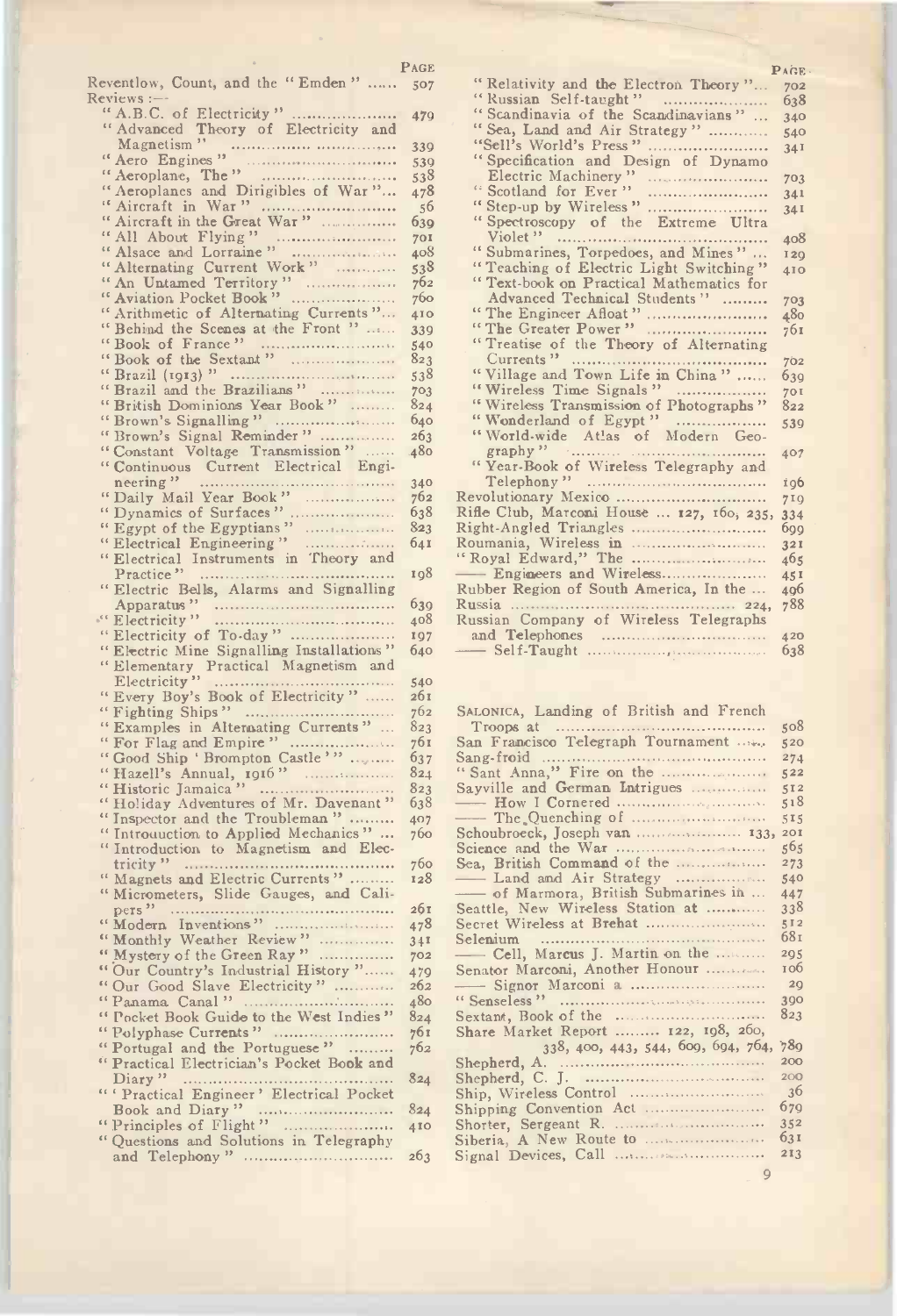|                                             | <b>FAGE</b>     |                                                                                                         | PAGE             |  |
|---------------------------------------------|-----------------|---------------------------------------------------------------------------------------------------------|------------------|--|
| Signal Service, ist London Divisional Engi- |                 | Suspension of Operators' Certificates                                                                   |                  |  |
| neers                                       | 51              |                                                                                                         | 575              |  |
|                                             | 432             | Swear, Wireless Operators Must Not                                                                      | 300              |  |
| $-$ Range in Radiotelegraphy                | 717             | Sweden  294, 412, 704, 788, 820                                                                         |                  |  |
| Signals, Wireless Time                      |                 |                                                                                                         |                  |  |
|                                             | 67              | Switching, the Teaching of Electric Light                                                               | 410              |  |
| Signor Marconi a Senator                    | 20              |                                                                                                         |                  |  |
|                                             | 20I             |                                                                                                         |                  |  |
|                                             | 608             |                                                                                                         |                  |  |
|                                             | 487             |                                                                                                         | 503              |  |
| Small Craft, Application of Wireless Tele-  |                 | Tariff, Newfoundland Import                                                                             | 3 <sup>2</sup> 3 |  |
|                                             | 50              |                                                                                                         | 826              |  |
| Snowbound Station, Troubles of a            | 574             |                                                                                                         | 202              |  |
| Societies, Among the Wireless  41, 112,     |                 | Teaching of Electric Light Switching                                                                    | 410              |  |
| 194, 260, 318, 630, 694, 783                |                 | Technical Articles, Illustrations for                                                                   | 652              |  |
|                                             | 746             | "Telefunken" and Standard Oil Company                                                                   | $5^{22}$         |  |
| Solid Insulators, Mechanical and Physical   |                 | Telegraphy and Telephony, Questions and                                                                 |                  |  |
|                                             |                 |                                                                                                         |                  |  |
| Properties of some of the More Common       | 153             |                                                                                                         | 203              |  |
|                                             | $4^{64}$        | - and Telephony, Year Book of Wireless                                                                  | 127              |  |
| Sóller Station, Life on the                 | $-81$           | - Wireless, and the Fair Sex                                                                            | 334              |  |
|                                             | 718             | - Wireless, and the Weather                                                                             | 214              |  |
|                                             | 204             | —— Wireless, Application to Small Craft                                                                 | 50               |  |
| —— America …………………………………                    | 150             | - Wireless, International Commission on                                                                 | 140              |  |
| — America, In the Rubber Region of          | 496             | - Wireless, Instruction in $52$ , $123$ ,                                                               |                  |  |
| - America Jungle Lamd, Through              | 287             | 188, 250,                                                                                               | 330              |  |
|                                             | 642             | Telephone, A Primitive Wireless                                                                         | 238              |  |
| Spark-Gap, New Type of                      | 054             | - Receiver, How to Make a                                                                               |                  |  |
|                                             |                 |                                                                                                         | 113              |  |
| "Sparks" from the Troops                    | 361             | - Wireless, in Pennsylvania                                                                             | 334              |  |
|                                             | 300             | Telephony, Questions and Solutions in Tele-                                                             |                  |  |
|                                             | 486             |                                                                                                         | 203              |  |
| - Problems of Aircraft Wireless  615,       |                 | Transatlantic Radio                                                                                     | $-602$           |  |
| 648, 710, 770                               |                 | - Year Book of Wireless Telegraphy                                                                      |                  |  |
| Spectroscopy of the Extreme Ultra Violet    | 400             | and                                                                                                     | 127              |  |
|                                             | 131             |                                                                                                         | 193              |  |
| St. John's Wood, Tragedy at                 | 744             |                                                                                                         | 337              |  |
| Standard Oil Company and German "Tele-      |                 | Text Book on Practical Mathematics for                                                                  |                  |  |
| funken <sup>33</sup>                        | 522             | Advanced Technical Students                                                                             |                  |  |
| States, United  89, 131,                    |                 |                                                                                                         | 7 <sub>03</sub>  |  |
|                                             | 150             |                                                                                                         | 319              |  |
| Station, Amateur, in West Africa            | 110             | $\text{``These } \neg \text{Also ''} \quad \dots \dots \dots \dots \dots \dots \dots \dots \dots \dots$ | 203              |  |
| Big Wireless, at Brussels                   | 320             |                                                                                                         | 66               |  |
|                                             | 8 <sub>I</sub>  | Through South American Jungle-Land                                                                      | 287              |  |
|                                             | 13              | Timaru Association, New Zealand                                                                         | 630              |  |
| Stations, Sub-, Wireless and Electric Power | 3 <sub>14</sub> |                                                                                                         | 283              |  |
| Steam Turbine, The De Laval                 | 201             |                                                                                                         | IQ2              |  |
| Stoke-on-Trent Wireless Club                | 4 <sup>2</sup>  | Totalising and Tally Counters                                                                           | 641              |  |
| Storage Batteries, Installation and Working |                 | Towers, Wireless, for the United States                                                                 | 300              |  |
|                                             | 654             |                                                                                                         |                  |  |
| $Stories :=$                                |                 | Tragedy at St. John's Wood                                                                              | 744              |  |
| Code                                        | I <sub>0</sub>  | Transatlantic Radiotelephony                                                                            | 602              |  |
| My Rural Wireless Station                   | IOQ             |                                                                                                         |                  |  |
| Mystery of Mr. van Oordt                    |                 |                                                                                                         | 29               |  |
|                                             | 579             | - Wireless Schemes, Germany's                                                                           | 330              |  |
|                                             | 266             | Transmission by Damped and Continuous                                                                   |                  |  |
| Professor Sparkington Gapp on Muni-         |                 |                                                                                                         | 78               |  |
| tions                                       | 4 <sup>6</sup>  | of Weather Reports by Arlington, Va.<br>of Weather Reports by Naval Radio                               | 821              |  |
| Professor Sparkington Gapp's Xmas           |                 |                                                                                                         |                  |  |
|                                             | 625             |                                                                                                         | 676              |  |
| Quenching of Sayville                       | 515             | $-$ Wireless, of Photographs $57, 102, 162, 228$                                                        |                  |  |
| Stranger than Fiction                       | 68g             | Trans-Pacific Service                                                                                   | 656              |  |
| The Case of the Empress Music Hall          | 3I              | Trawlers and Wireless                                                                                   | 338              |  |
| The Case of the Undesirable Members         | 324             | Treatise on the Theory of Alternating                                                                   |                  |  |
| The Two Strange Men                         |                 |                                                                                                         |                  |  |
|                                             | 319             |                                                                                                         | 702              |  |
| Wireless Gardening, or High-Frequency       |                 | Tribute to Radiotelegraphy                                                                              | 198              |  |
|                                             | 236             |                                                                                                         | 755              |  |
| Story of Development and Progress (Mar-     |                 | Trinidad Station                                                                                        | 13               |  |
| coni System)                                | 548             | Tripoli                                                                                                 | 156              |  |
|                                             | 704             | Tropical Wireless Station, Troubles of a                                                                | 662              |  |
|                                             | 68q             |                                                                                                         | 744              |  |
| Submarines, British, in Sea of Marmora      | 447             | Troubleman, The Inspector and the                                                                       | 407              |  |
| - Wireless Equipment of German              | 742             | Troubles of a Snowbound Station                                                                         | 574              |  |
| - Wireless Telegraphy and  285, 446         |                 | of a Tropical Wireless Station                                                                          | 662              |  |
| Sub-stations, Wireless and Electric Power   |                 |                                                                                                         |                  |  |
|                                             | 3I4             | Tsumeb, Africa, Wireless Station                                                                        | 500              |  |
| Suggested Substitute for a Buzzer           | 25              | Turbine, The De Laval Steam                                                                             | 291              |  |

| PAG. |  |
|------|--|
|      |  |

|                                               | 487             |                                                                           | 503      |  |
|-----------------------------------------------|-----------------|---------------------------------------------------------------------------|----------|--|
| Small Craft, Application of Wireless Tele-    |                 | Tariff, Newfoundland Import                                               | 323      |  |
|                                               | 50              |                                                                           | 826      |  |
| Snowbound Station, Troubles of a              | 574             |                                                                           | 202      |  |
| Societies, Among the Wireless  41, 112,       |                 | Teaching of Electric Light Switching                                      | 410      |  |
| 194, 260, 318, 630, 694, 783                  |                 | Technical Articles, Illustrations for                                     | 652      |  |
|                                               | 746             | "Telefunken" and Standard Oil Company                                     | $5^{22}$ |  |
| Solid Insulators, Mechanical and Physical     |                 |                                                                           |          |  |
|                                               |                 | Telegraphy and Telephony, Questions and                                   |          |  |
| Properties of some of the More Common         | 153             |                                                                           | 263      |  |
|                                               | 464             | and Telephony, Year Book of Wireless                                      | 127      |  |
| Sóller Station, Life on the                   | $-8I$           | $-$ Wireless, and the Fair Sex                                            | 334      |  |
|                                               | 718             | - Wireless, and the Weather                                               | 214      |  |
|                                               |                 | - Wireless, Application to Small Craft                                    | 50       |  |
|                                               | 150             | - Wireless, International Commission on                                   | 140      |  |
| - America, In the Rubber Region of            | 496             | - Wireless, Instruction in  52, 123,                                      |          |  |
| - America Jungle Land, Through                | 287             | 188, 256, 336                                                             |          |  |
|                                               |                 | Telephone, A Primitive Wireless                                           | 238      |  |
| Spark-Gap, New Type of                        | 654             | - Receiver, How to Make a                                                 | 113      |  |
|                                               | 36 <sub>I</sub> | - Wireless, in Pennsylvania                                               | 334      |  |
| "Sparks" from the Troops                      | 360             | Telephony, Questions and Solutions in Tele-                               |          |  |
|                                               | 486             |                                                                           | 263      |  |
| - Problems of Aircraft Wireless  615,         |                 |                                                                           | 002      |  |
| 648, 710, 770                                 |                 | - Year Book of Wireless Telegraphy                                        |          |  |
| Spectroscopy of the Extreme Ultra Violet      |                 | and                                                                       |          |  |
|                                               | 400             |                                                                           | 127      |  |
|                                               | 131             |                                                                           | 193      |  |
| St. John's Wood, Tragedy at                   | 744             |                                                                           | 337      |  |
| Standard Oil Company and German "Tele-        |                 | Text Book on Practical Mathematics for                                    |          |  |
|                                               | 522             | Advanced Technical Students                                               | 703      |  |
| States, United  89, 131, 156                  |                 |                                                                           | 319      |  |
| Station, Amateur, in West Africa              | 110             |                                                                           | 263      |  |
| -Big Wireless, at Brussels                    | 329             |                                                                           | 66       |  |
|                                               | 8 <sub>I</sub>  | Through South American Jungle-Land                                        | 287      |  |
|                                               | 13              | Timaru Association, New Zealand                                           | 630      |  |
| Stations, Sub-, Wireless and Electric Power   | 3I <sub>4</sub> | Time Signals, Wireless  67, 283                                           |          |  |
| Steam Turbine, The De Laval                   | 20I             |                                                                           | IQ2      |  |
| Stoke-on-Trent Wireless Club                  | 4 <sup>2</sup>  | Totalising and Tally Counters                                             | 641      |  |
| Storage Batteries, Installation and Working   |                 | Towers, Wireless, for the United States                                   | $-300$   |  |
|                                               | 654             |                                                                           |          |  |
| Stories:                                      |                 | Tragedy at St. John's Wood                                                | 744      |  |
| Code                                          | I <sub>66</sub> | Transatlantic Radiotelephony                                              | 602      |  |
| My Rural Wireless Station                     | IOQ             |                                                                           |          |  |
| Mystery of Mr. van Oordt                      | 579             | - Wireless Schemes, Germany's                                             | 29       |  |
|                                               | 266             |                                                                           | 330      |  |
|                                               |                 | Transmission by Damped and Continuous                                     |          |  |
| Professor Sparkington Gapp on Muni-           |                 |                                                                           | 78       |  |
|                                               | 46g             | of Weather Reports by Arlington, Va.<br>of Weather Reports by Naval Radio | 821      |  |
| Professor Sparkington Gapp's Xmas             |                 |                                                                           |          |  |
|                                               | 625             |                                                                           | 676      |  |
| Quenching of Sayville                         | 515             | Wireless, of Photographs 57, 102, 162, 228                                |          |  |
| Stranger than Fiction                         | 68 <sub>9</sub> |                                                                           | 656      |  |
| The Case of the Empress Music Hall            | 3I              |                                                                           | 338      |  |
| The Case of the Undesirable Members           | 324             | Treatise on the Theory of Alternating                                     |          |  |
|                                               | 319             |                                                                           | 702      |  |
| Wireless Gardening, or High-Frequency         |                 | Tribute to Radiotelegraphy                                                | 198      |  |
|                                               | 236             |                                                                           | 755      |  |
| Story of Development and Progress (Mar-       |                 |                                                                           |          |  |
|                                               |                 |                                                                           | 13       |  |
|                                               | 548             |                                                                           | 156      |  |
|                                               | 704             | Tropical Wireless Station, Troubles of a                                  | 662      |  |
|                                               | 68 <sub>Q</sub> |                                                                           | 744      |  |
| Submarines, British, in Sea of Marmora        | 447             | Troubleman, The Inspector and the                                         | 407      |  |
| --- Wireless Equipment of German              | 742             | Troubles of a Snowbound Station                                           | 574      |  |
| - Wireless Telegraphy and  285, 446           |                 | of a Tropical Wireless Station                                            | 002      |  |
| Sub-stations, Wireless and Electric Power 314 |                 | Tsumeb, Africa, Wireless Station                                          | 500      |  |
|                                               |                 | Turbine, The De Laval Steam                                               | 2Q1      |  |
|                                               |                 |                                                                           |          |  |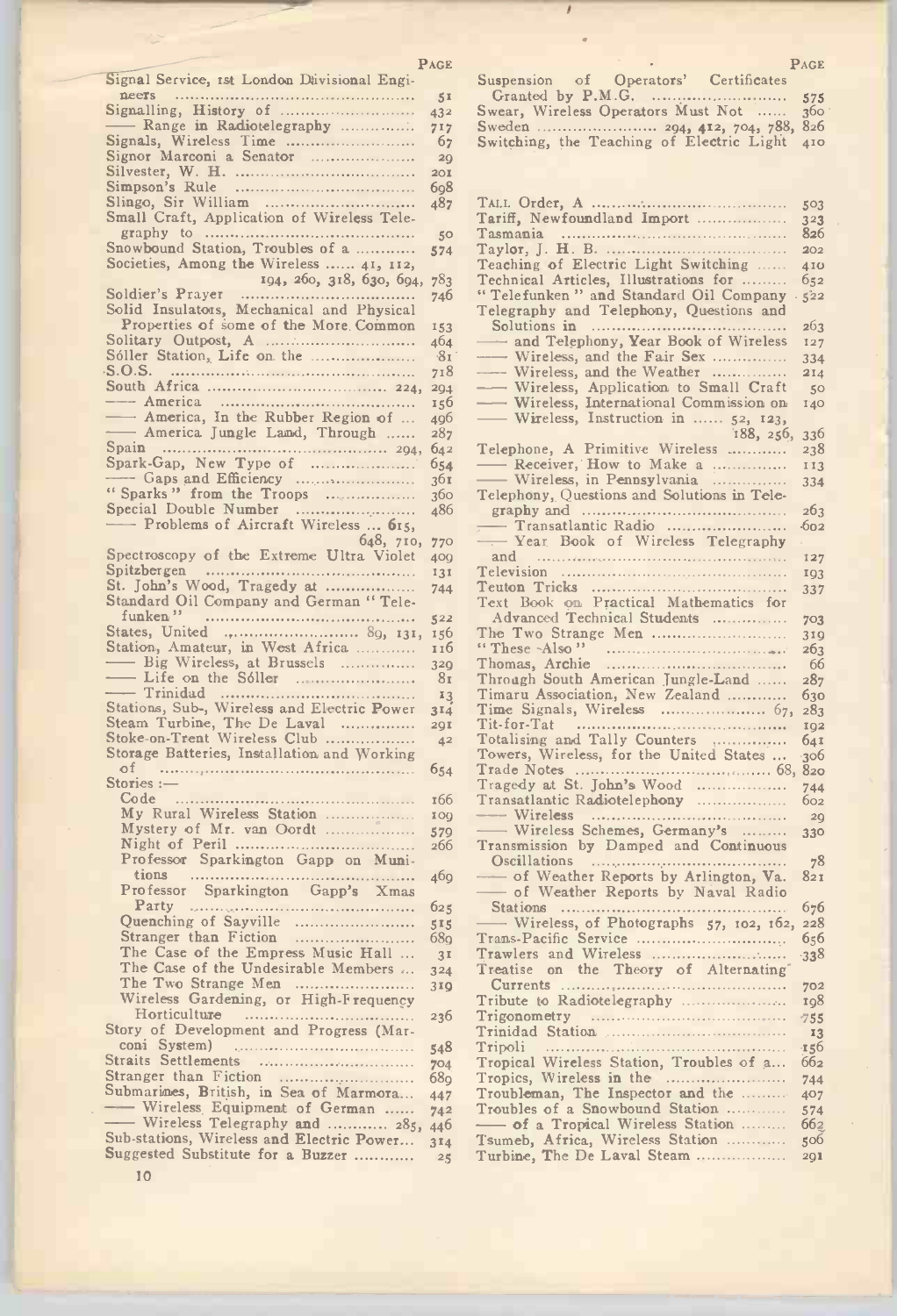| Turkey<br>.<br>Types of Mast for Wireless Aerial<br>UBIQUITY<br>Ultra-Portable Wireless Installations<br>----- Violet, The Spectroscopy of the<br>- States  89, 131, 156, 224, 264, 293,<br>294, 412, 442, 482, 541, 642, 704, 763, 788, 826<br>-States, British Note to | PAGE<br>788<br>784<br>6 <sub>9</sub><br>636<br>400<br>89 | Wireles<br>$\overline{\phantom{a}}$ As<br>$\overline{\phantom{a}}$ As<br>$-$ As<br>$\overline{\phantom{a}}$ As |
|--------------------------------------------------------------------------------------------------------------------------------------------------------------------------------------------------------------------------------------------------------------------------|----------------------------------------------------------|----------------------------------------------------------------------------------------------------------------|
|                                                                                                                                                                                                                                                                          |                                                          |                                                                                                                |
|                                                                                                                                                                                                                                                                          |                                                          |                                                                                                                |
|                                                                                                                                                                                                                                                                          |                                                          |                                                                                                                |
|                                                                                                                                                                                                                                                                          |                                                          |                                                                                                                |
|                                                                                                                                                                                                                                                                          |                                                          |                                                                                                                |
|                                                                                                                                                                                                                                                                          |                                                          |                                                                                                                |
|                                                                                                                                                                                                                                                                          |                                                          | $-$ at                                                                                                         |
|                                                                                                                                                                                                                                                                          |                                                          |                                                                                                                |
|                                                                                                                                                                                                                                                                          |                                                          | $\frac{1}{2}$ at                                                                                               |
|                                                                                                                                                                                                                                                                          |                                                          |                                                                                                                |
|                                                                                                                                                                                                                                                                          |                                                          | $\overline{\phantom{a}}$ CI                                                                                    |
|                                                                                                                                                                                                                                                                          |                                                          |                                                                                                                |
|                                                                                                                                                                                                                                                                          | 45 <sup>1</sup>                                          | $\overline{\phantom{a}}$ Co                                                                                    |
| -States and Japan (A New Link)                                                                                                                                                                                                                                           | 435                                                      | $\overline{\phantom{a}}$ Co                                                                                    |
| -States, Wireless Towers for                                                                                                                                                                                                                                             | 306                                                      | $-$ De                                                                                                         |
|                                                                                                                                                                                                                                                                          |                                                          | $\rightharpoonup$ Di                                                                                           |
|                                                                                                                                                                                                                                                                          | 12                                                       |                                                                                                                |
|                                                                                                                                                                                                                                                                          | 705                                                      | $-$ Eq                                                                                                         |
| Useful Formula for Calculating the Strain                                                                                                                                                                                                                                |                                                          | $\frac{Ex}{Fa}$                                                                                                |
|                                                                                                                                                                                                                                                                          |                                                          |                                                                                                                |
|                                                                                                                                                                                                                                                                          | 439                                                      | $\frac{F_a}{F_a}$                                                                                              |
|                                                                                                                                                                                                                                                                          | 467                                                      |                                                                                                                |
|                                                                                                                                                                                                                                                                          |                                                          |                                                                                                                |
|                                                                                                                                                                                                                                                                          |                                                          |                                                                                                                |
| VAPOUR Arc, Wireless and the Mercury                                                                                                                                                                                                                                     | 79                                                       | $-$ Ge                                                                                                         |
|                                                                                                                                                                                                                                                                          | 88                                                       |                                                                                                                |
| $Verse :=$                                                                                                                                                                                                                                                               |                                                          | $-$ Ge                                                                                                         |
|                                                                                                                                                                                                                                                                          |                                                          | $-\frac{1}{\ln}$                                                                                               |
|                                                                                                                                                                                                                                                                          | 620                                                      | $\overline{\phantom{0}}$ in                                                                                    |
|                                                                                                                                                                                                                                                                          | 390                                                      | $-\sin$                                                                                                        |
|                                                                                                                                                                                                                                                                          | 746                                                      | $\overline{\phantom{0}}$ in                                                                                    |
|                                                                                                                                                                                                                                                                          |                                                          |                                                                                                                |
|                                                                                                                                                                                                                                                                          | 204                                                      | $-\sin$                                                                                                        |
| The Merchant Service Man                                                                                                                                                                                                                                                 | 220                                                      | $\overline{\phantom{a}}$ in                                                                                    |
|                                                                                                                                                                                                                                                                          | 263                                                      | $\frac{1}{\sin \theta}$                                                                                        |
|                                                                                                                                                                                                                                                                          | 88                                                       | $\frac{1}{\frac{1}{\frac{1}{n}}}$                                                                              |
|                                                                                                                                                                                                                                                                          |                                                          |                                                                                                                |
| Village and Town Life in China                                                                                                                                                                                                                                           | 639                                                      |                                                                                                                |
| Viscount French and Wireless Telegraphy                                                                                                                                                                                                                                  | 645                                                      | $\overline{\phantom{a}}$ in                                                                                    |
|                                                                                                                                                                                                                                                                          | 820                                                      | $-$ in                                                                                                         |
| - Our New  1, 727, 753,                                                                                                                                                                                                                                                  | 767                                                      |                                                                                                                |
|                                                                                                                                                                                                                                                                          |                                                          | $\overline{\phantom{0}}$ in                                                                                    |
|                                                                                                                                                                                                                                                                          |                                                          | $\overline{\phantom{0}}$ Ins                                                                                   |
|                                                                                                                                                                                                                                                                          |                                                          | $\overline{\phantom{a}}$ Lii                                                                                   |
| WAR Loan, The New                                                                                                                                                                                                                                                        | 334                                                      |                                                                                                                |
|                                                                                                                                                                                                                                                                          | 42                                                       | Engla                                                                                                          |
|                                                                                                                                                                                                                                                                          | 677                                                      | $\overline{\phantom{0}}$ Li                                                                                    |
|                                                                                                                                                                                                                                                                          | 750                                                      | $\overline{\phantom{0}}$                                                                                       |
|                                                                                                                                                                                                                                                                          |                                                          |                                                                                                                |
| - Wireless Telegraphy in the  43, 90,                                                                                                                                                                                                                                    |                                                          |                                                                                                                |
|                                                                                                                                                                                                                                                                          |                                                          | $-$ M                                                                                                          |
|                                                                                                                                                                                                                                                                          | 700                                                      |                                                                                                                |
|                                                                                                                                                                                                                                                                          |                                                          |                                                                                                                |
| 184, 249, 297, 372, 446, 506, 591, 665, 727,<br>Ward, Second Lieutenant W. A. B. K                                                                                                                                                                                       | 483                                                      | $\frac{\ }{1}$ Ne                                                                                              |
| Warfare, Application of Electrical Engi-                                                                                                                                                                                                                                 |                                                          | Recall                                                                                                         |
|                                                                                                                                                                                                                                                                          | 20 <sub>0</sub>                                          |                                                                                                                |
|                                                                                                                                                                                                                                                                          |                                                          | $= \frac{0}{0}$                                                                                                |
| - Wireless in Naval  20,                                                                                                                                                                                                                                                 | 510                                                      |                                                                                                                |
|                                                                                                                                                                                                                                                                          | 273                                                      | tion o                                                                                                         |
| Wave-Lengths of Aerials, Calculation of                                                                                                                                                                                                                                  | 806                                                      | $\overline{\phantom{0}}$ Or                                                                                    |
|                                                                                                                                                                                                                                                                          | 39                                                       | $- Pr$                                                                                                         |
|                                                                                                                                                                                                                                                                          |                                                          |                                                                                                                |
| Weather Reports, Transmission of, by                                                                                                                                                                                                                                     |                                                          | $\frac{1}{\cdots}$ F                                                                                           |
| .                                                                                                                                                                                                                                                                        | 82I                                                      | $-$ Po                                                                                                         |
|                                                                                                                                                                                                                                                                          |                                                          | $-$ Re                                                                                                         |
| Reports, Transmission of, by Naval                                                                                                                                                                                                                                       | 676                                                      | $-$ Re                                                                                                         |
|                                                                                                                                                                                                                                                                          |                                                          | $\overline{\phantom{0}}$ Ro                                                                                    |
|                                                                                                                                                                                                                                                                          |                                                          |                                                                                                                |
| Review, The Monthly  341, 411<br>Wireless Telegraphy and the 214, 676, 821                                                                                                                                                                                               |                                                          | $\frac{1}{\sqrt{1-\frac{1}{c}}}$                                                                               |
|                                                                                                                                                                                                                                                                          | 422                                                      | $\overline{\phantom{a}}$ Sig                                                                                   |
| West Africa, Amateur Station in                                                                                                                                                                                                                                          | 116                                                      | $\equiv$ So                                                                                                    |
|                                                                                                                                                                                                                                                                          |                                                          |                                                                                                                |
|                                                                                                                                                                                                                                                                          |                                                          |                                                                                                                |
|                                                                                                                                                                                                                                                                          |                                                          | So                                                                                                             |
| What Would Have Happened?                                                                                                                                                                                                                                                | 353                                                      | <b>Sta</b>                                                                                                     |
|                                                                                                                                                                                                                                                                          | 350                                                      | Stz                                                                                                            |
|                                                                                                                                                                                                                                                                          |                                                          | St <sub>i</sub>                                                                                                |
| Wilderness, Wireless Development in a                                                                                                                                                                                                                                    | 147                                                      |                                                                                                                |
|                                                                                                                                                                                                                                                                          | 36                                                       | $-$ Sti                                                                                                        |
| Wire-cutting Device for Aeroplanes                                                                                                                                                                                                                                       | 192                                                      | — Те                                                                                                           |
|                                                                                                                                                                                                                                                                          | 36                                                       | Form                                                                                                           |
|                                                                                                                                                                                                                                                                          |                                                          |                                                                                                                |
| Wireless Aids in Fighting Flames                                                                                                                                                                                                                                         | 750                                                      | $-$ Te                                                                                                         |
| - Amateurs in Holland                                                                                                                                                                                                                                                    | 783                                                      | $-$ Te                                                                                                         |
| - and Aircraft                                                                                                                                                                                                                                                           | 215                                                      | <b>Book</b>                                                                                                    |
|                                                                                                                                                                                                                                                                          |                                                          | $-$ Te                                                                                                         |
| - and Airships                                                                                                                                                                                                                                                           | 718                                                      |                                                                                                                |
|                                                                                                                                                                                                                                                                          | 777                                                      | $-$ Te                                                                                                         |
|                                                                                                                                                                                                                                                                          | $224 -$                                                  | $-$ Te                                                                                                         |
|                                                                                                                                                                                                                                                                          | 3I4                                                      | Craft                                                                                                          |
| and Electric Power Sub-Stations<br>-and the Mercury Vapour Arc                                                                                                                                                                                                           | 79                                                       | ---- Te                                                                                                        |

| $_{\rm PAGE}$   |                                             | <b>TAGE</b>     |  |
|-----------------|---------------------------------------------|-----------------|--|
| 788             | Wireless and Trawlers                       | 338             |  |
| 784             | - Association, Barnsley Amateur  42, 195    |                 |  |
|                 |                                             | 4I              |  |
| 6 <sub>9</sub>  | - Association, Halifax Amateur              | 195             |  |
| 636             | - Association, Liverpool                    | 4 <sup>2</sup>  |  |
|                 |                                             | 759             |  |
| 409             | at New York's Fire Station                  | 441             |  |
| 89              | - Austro-Spanish                            | 156             |  |
|                 |                                             |                 |  |
| , 826           |                                             | 42              |  |
| 45 <sup>1</sup> | - Control of Public Clocks, Proposed        | 15              |  |
| 435             |                                             | 36              |  |
| 30 <sub>0</sub> | Development in a Wilderness                 | 147             |  |
| 12              | - Direction Finder                          | 493             |  |
| 705             | - Equipment of German Submarines            | 742             |  |
|                 | - Expedition Attacked                       | 750             |  |
| 439             |                                             | 338             |  |
| 467             | - Facilities for City Men, Additional       | 118             |  |
|                 | - Fairy Stories in the Far East             | 614             |  |
|                 |                                             | 236             |  |
| 79              |                                             | 198             |  |
| 88              | -German, Outrivalled                        | 265             |  |
|                 |                                             | 62              |  |
| 620             |                                             | 363             |  |
| 390             |                                             | 510             |  |
| 746             |                                             | 321             |  |
| 204             |                                             | 245             |  |
| 220             | in the Balkan Peninsula                     | 707             |  |
| 263             |                                             | 688             |  |
| 88              |                                             | 448             |  |
| 639             |                                             |                 |  |
| 645             |                                             | 569             |  |
| 820             |                                             | 210             |  |
| 767             |                                             | 394             |  |
|                 |                                             | 744             |  |
|                 | - Installation for Aberdeen Service         | 44I             |  |
| $334 -$         | - Linked by, Traditional Bonds Between      |                 |  |
| 4 <sup>2</sup>  | England and Italy                           | 205             |  |
| 677             | - Literature, Digest of  9, 77, 144,        |                 |  |
| 750             | 213, 283, 361, 432, 493, 565, 652, 715,     | 777             |  |
|                 |                                             | 232             |  |
| , 790           |                                             | 31              |  |
| 483             | - Operator and Meterological Expert         |                 |  |
|                 |                                             | 776             |  |
| 206             | - Operator, How to Become a                 | 317             |  |
| 5I0             | - Operator's Heroism, Official Recogni-     |                 |  |
| 273             |                                             | 468             |  |
| 806             |                                             | 10 <sub>2</sub> |  |
| 39              | - Press and German Wireless News            | 509             |  |
|                 |                                             | 88              |  |
| 82I             | - Possibilities, Misconception of           | 25              |  |
|                 | - Receiving Set, A Compact                  | 37              |  |
| 676             |                                             | 495             |  |
|                 | -Royal Engineers and                        | 45 <sup>1</sup> |  |
| 4II<br>, 82I    | - Schemes, Germany's Transatlantic          | 330             |  |
|                 | Signals for the Home                        | 794             |  |
| 422             | Societies, Among the  41, 112,              |                 |  |
| 116             | 194, 260, 318, 630, 694,                    | 783             |  |
| 576             | -Society of London  41, 112, 194,           | 031             |  |
| 824             | Station and Observatory                     |                 |  |
| 353             |                                             | 074             |  |
| 350             | Station at Seattle, New                     | 338             |  |
| 147             | - Station, Big, at Brussels                 | 329             |  |
| 36              | - Student's Friend, The                     | 400             |  |
| 192             | - Telegraphist's Pocket Book of Notes,      |                 |  |
| 36              | Formulæ and Calculations                    | 398             |  |
| 750             | - Telegraphy and Submarines                 | 285             |  |
| 783             | Telegraphy and Telephony, Year              |                 |  |
| 215             |                                             | 196             |  |
| 718             | - Telegraphy and the "Fair Sex"             | 334             |  |
| 777             | - Telegraphy and the Weather  214, 676, 821 |                 |  |
| 224             | - Telegraphy, Application to Small          |                 |  |
| 3I4             | Craft<br>1.1.1.1.1                          | 50              |  |
| 79              | -- Telegraphy for Women :                   | 725             |  |
|                 |                                             |                 |  |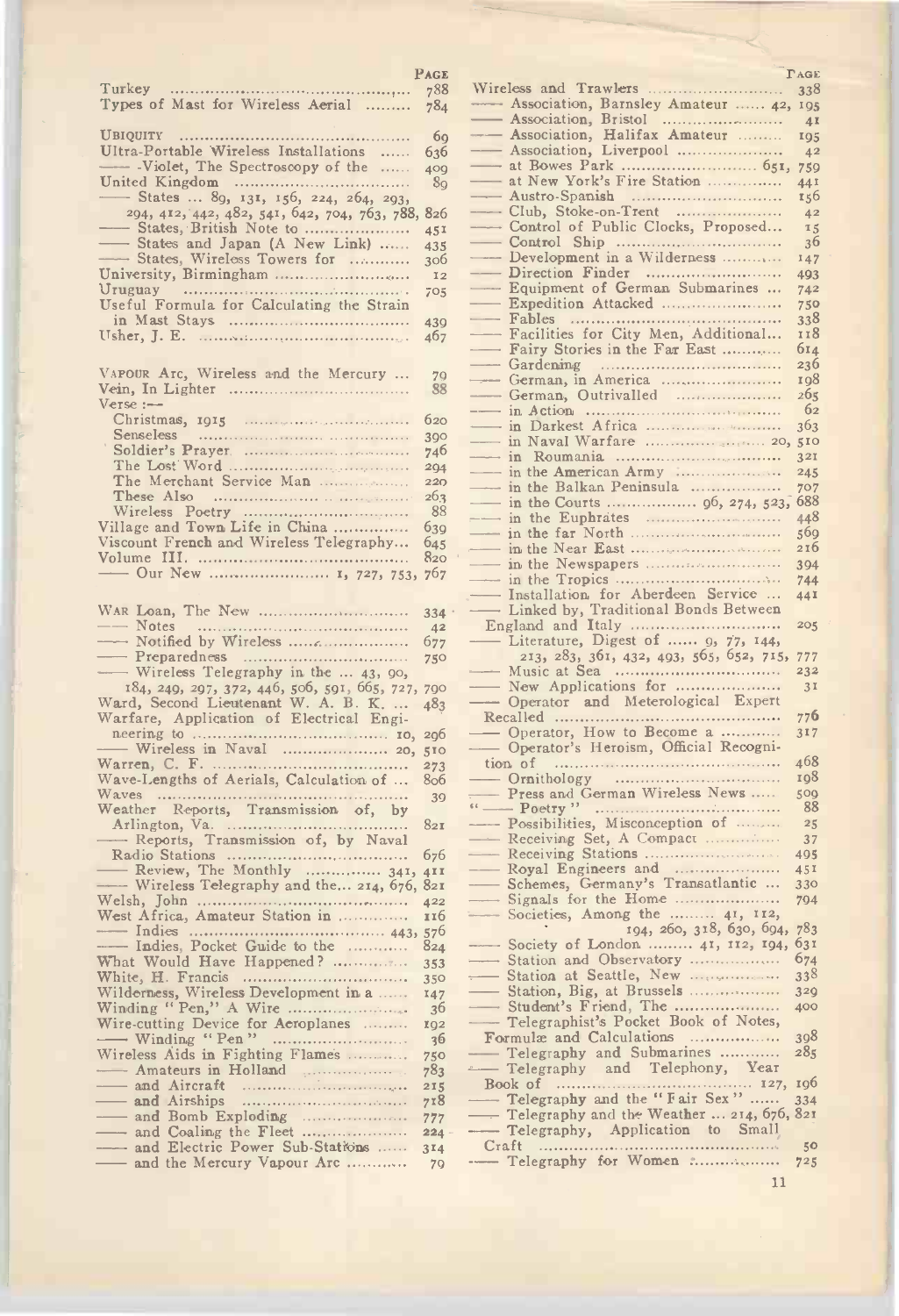| PAGE                                              | PAGE                                     |
|---------------------------------------------------|------------------------------------------|
| Wireless Telegraphy in the Dark Continent 567     | Wreless Transmission of Photographs  57. |
| $\frac{1}{2}$ Telegraphy in the War  43, 90, 184, | 102, 102, 228, 205, 822                  |
| 249, 297, 372, 446, 506, 591, 665, 727, 790       | "- World" Index and Binding Cases 36, 88 |
| — Telegraphy, Instruction in $\ldots$ 52, 123,    |                                          |
| 188, 256, 336                                     | Women, Wireless Telegraphy for  725      |
| — Telegraphy, Maritime  101, 159,                 |                                          |
| 212, 307, 378, 450, 521, 610, 677, 735, 798       | World-wide Atlas of Modern Geography 407 |
|                                                   | Work, Amateur, During the War  322       |
| - Telephones in Pennsylvania  334                 | - Government Appreciation of Marconi     |
| - Telephony and New York  314                     |                                          |
|                                                   |                                          |
|                                                   |                                          |
|                                                   | -Book of Wireless Telegraphy and         |
|                                                   |                                          |
|                                                   |                                          |

| Wireless Telegraphy in the Dark Contanent 507 Wreless Transmission of Photographs57, |                                                                             |
|--------------------------------------------------------------------------------------|-----------------------------------------------------------------------------|
| —— Telegraphy in the War $$ 43, 90, 184,                                             | 102, 102, 228, 205, 822<br>and the control of the control of the control of |
| 249, 297, 372, 446, 506, 591, 665, 727, 790                                          | "- World" Index and Binding Cases 36, 88                                    |
| - Telegraphy, Instruction in  52, 123,                                               |                                                                             |
| 188, 256, 336                                                                        |                                                                             |
| $-$ Telegraphy, Maritime  101, 159,                                                  |                                                                             |
| 212, 307, 378, 450, 521, 610, 677, 735, 798                                          | World-wide Atlas of Modern Geography 407                                    |
|                                                                                      |                                                                             |
|                                                                                      | - Government Appreciation of Marconi                                        |
|                                                                                      |                                                                             |
|                                                                                      |                                                                             |
|                                                                                      |                                                                             |
|                                                                                      | -Book of Wireless Telegraphy and                                            |
| $\sim$ Transatlantic $\sim$ $\sim$ $\sim$ $\sim$ 20                                  | Telephony 527 Tob                                                           |

### AUTHORS

| Dowsett, H. M.  278, 386, 615, 648, 770 | Martin, Marcus J.  57, 102, 162, 193, 228, 681 |  |
|-----------------------------------------|------------------------------------------------|--|
|                                         |                                                |  |
|                                         |                                                |  |
|                                         |                                                |  |
|                                         |                                                |  |
|                                         |                                                |  |
|                                         |                                                |  |
|                                         |                                                |  |
|                                         |                                                |  |

| Dowsett, H. M.  278, 386, 615, 648, 770 | Martin, Marcus J.  57, 102, 162, 193, 228, 681 |  |
|-----------------------------------------|------------------------------------------------|--|
|                                         |                                                |  |
|                                         |                                                |  |
|                                         |                                                |  |
|                                         |                                                |  |
|                                         |                                                |  |
|                                         |                                                |  |

### ILLUSTRATIONS

### CARTOONS.

| ANOTHER Wireless Spy in Our Midst          | 460        | <b>TITET</b> |
|--------------------------------------------|------------|--------------|
| British Wireless Station Receiving the     |            | " Ap         |
|                                            | 227        | Arlin        |
| German Submarine Crew Working on a         |            | Arlin        |
|                                            | 30         | Astor        |
| Gott Strafe Wireless                       | 820        | $\sim$       |
|                                            | 600        |              |
| Pride Goeth Before Destruction             | 740        |              |
| Teuton Wireless in Turkey                  | 383        | Barco        |
| Transmitting the Hymn of Hate              | 161        | Battl        |
| Turks Erecting Field Wireless in Gallipoli |            | Belle        |
|                                            | <b>680</b> | Bersa        |
| Wireless Entanglements for Trenches        | <b>IOO</b> | Boliv        |
| - Netting for Aerial Bombs                 | 3 I I      | Bosp         |
| - Operators Must Not Swear                 | 525        | Brazi        |
|                                            | бо т       | Britis       |
|                                            |            |              |

#### GENERAL.

| A NIGHT of Peril  267, 268, 269           |                | "Calife    |
|-------------------------------------------|----------------|------------|
| Aden-Berbera Stations, A Visit to the     |                | Camp i     |
| 363, 364, 365, 366                        |                | $C2pe$ B   |
|                                           | 94             | $- M$      |
| Ægean Sea, Lovely Islands in              | 791            | Car and    |
| Aërial for Reception of Time Signals  289 |                | Airsh      |
|                                           | I <sub>3</sub> | Case of    |
| Alaska, Juneau-the Capital of             | 147            | Chart,     |
| - Trappers' Summer Quarters               | 148            | Christm    |
| American Army New Field Apparatus  46     |                | Cocos I    |
| - Army, Wireless in the  245, 246,        |                | Code       |
| 247, 248                                  |                | Corfu      |
|                                           |                | $  \Omega$ |
|                                           |                |            |

|                                          | Anglo-California                    | 207 |  |
|------------------------------------------|-------------------------------------|-----|--|
| 160                                      | - Captain and Wireless Operators of | 207 |  |
|                                          |                                     | 700 |  |
| 227                                      |                                     |     |  |
|                                          | Arlington's Wireless Towers  676    |     |  |
| $\begin{array}{c} 30 \\ 820 \end{array}$ |                                     |     |  |
| 600                                      | -Station, Two Forward Towers  152   |     |  |
|                                          |                                     |     |  |

| 383        |                                  |      |  |
|------------|----------------------------------|------|--|
| 161        | Battle Cruisers Steaming in Line | - 61 |  |
|            | Belle Island, Supply Steamer at  | 573  |  |
| 680        |                                  | 302  |  |
| <b>IOO</b> | Bolivia Natives in Canoe         | 408  |  |
| <b>3II</b> |                                  | 448  |  |
| 525        |                                  | 288  |  |
| бо г       |                                  | 48   |  |
|            | Yeomanry, Field Equipment        | 47   |  |
|            | Buzzer Practice                  | 725  |  |
|            |                                  |      |  |

| 26a            |                                           | 678 |
|----------------|-------------------------------------------|-----|
|                |                                           | 200 |
| 366            |                                           | 57I |
| 94             | - Mare Sale Station, Siberia              | 572 |
| <b>70I</b>     | Car and Wireless Equipment of a Parseval  |     |
| 28g            |                                           | 63  |
| I <sub>3</sub> | Case of Undesirable Members  327, 328     |     |
| 147            |                                           |     |
| 148            | Christmas at Sea  605, 606, 607, 608, 600 |     |
| 46             |                                           |     |
|                |                                           |     |
| 248            |                                           | 728 |
| 597            |                                           |     |
|                |                                           |     |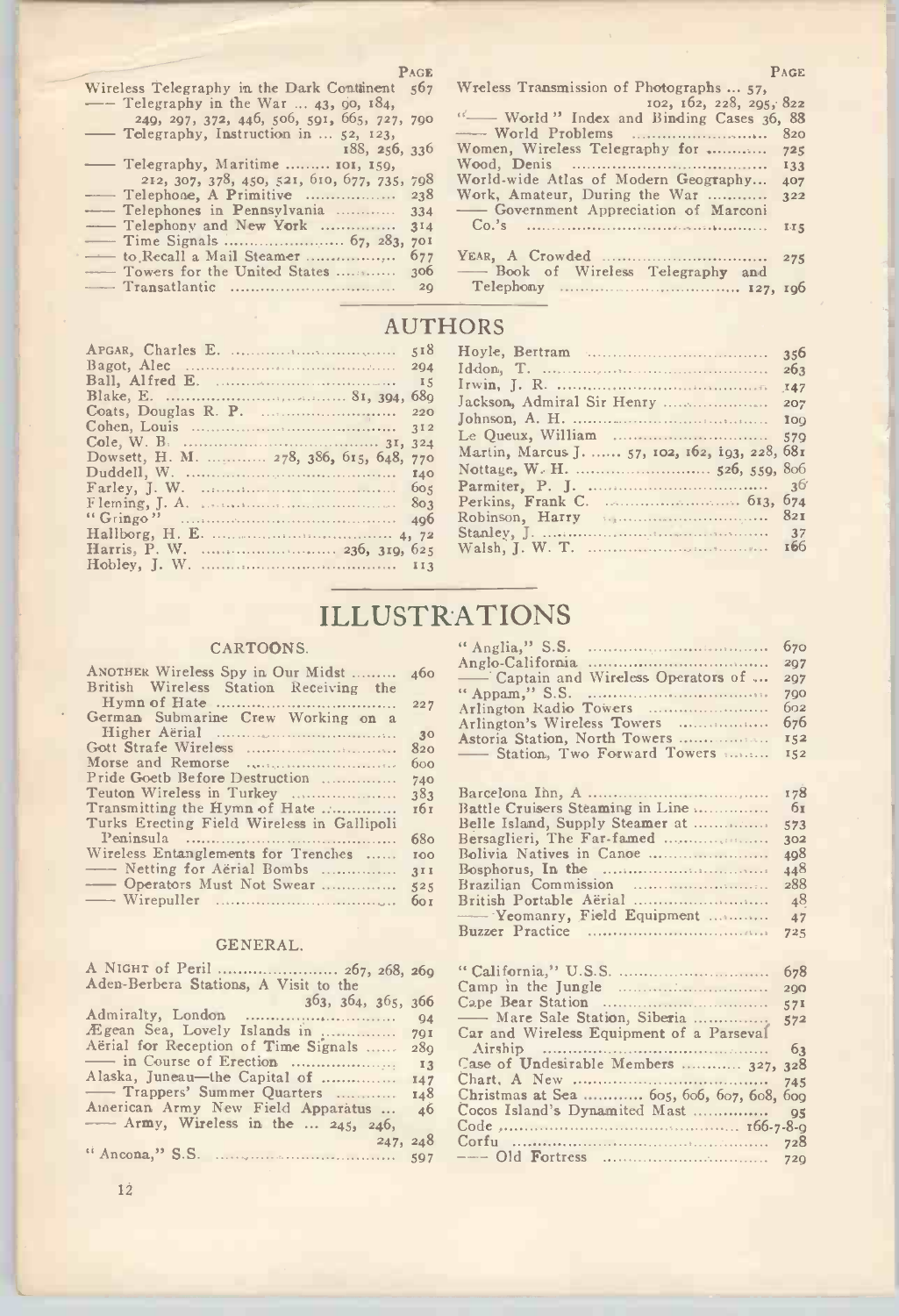|                                                                                                                                | PAGE           |
|--------------------------------------------------------------------------------------------------------------------------------|----------------|
| Creighton University, Antennæ at                                                                                               | 613            |
| Cumberland Bay, Juan Fernandez                                                                                                 | 90             |
|                                                                                                                                | 610            |
| Dardanelles, European Coast of                                                                                                 | 445            |
| - Military Encampment at the                                                                                                   | 444            |
|                                                                                                                                | 742            |
| "Denver," Sinking of S.S.                                                                                                      | 101            |
| Destroyer Rushing to Sinking Merchantman<br>Difficulty of Erecting Wireless Masts                                              | 733            |
| During Winter Campaign                                                                                                         | 671            |
| Dover Town Hall, Wireless Masts at                                                                                             | 553            |
| Duala, Fallen Wireless Tower at                                                                                                | Q <sub>2</sub> |
| -Remains of Station Building at                                                                                                | 93             |
| - Wrecked Generators at                                                                                                        | 9 <sup>2</sup> |
| Effect of Shell Fire on Trenches                                                                                               | 187            |
|                                                                                                                                | 603            |
|                                                                                                                                | -83            |
|                                                                                                                                | 379            |
|                                                                                                                                | 379            |
|                                                                                                                                | 380            |
| "Falaba," Taylor, M., Operator on S.S,                                                                                         | 107            |
|                                                                                                                                |                |
| Falkland Islands, Rocky Coast of the  44<br>Fenchurch Street Office  118-9-120-1-2<br>First Paid Wireless Message Sent by Lord |                |
|                                                                                                                                |                |
| "Forlalini" Type of Airship                                                                                                    | 554            |
| French Field Radio Set                                                                                                         | 253<br>732     |
|                                                                                                                                |                |
|                                                                                                                                | 737            |
|                                                                                                                                | 743            |
|                                                                                                                                | 91             |
| Gramophone Company, Factories of                                                                                               | 735            |
|                                                                                                                                | 795<br>795     |
|                                                                                                                                |                |
| "Hairredin Barbarossa," Wireless Staff on<br>the                                                                               | 372            |
| Hawaiian Island, Native Type in                                                                                                | 659            |
| "Highland Warrior" on the Rocks                                                                                                | 612            |
| Honolulu, Another View of Masts                                                                                                | 660            |
| Condenser Pit<br>Harbour<br>1990 - Harbour                                                                                     | 658            |
| Mountain Scenery near                                                                                                          | 435<br>661     |
|                                                                                                                                | 657            |
|                                                                                                                                | 659            |
|                                                                                                                                | 656            |
| - Wireless Station  436, 437,                                                                                                  | 438            |
| How they signal on every other ship, and<br>how it is done on the "Themosticles"                                               |                |
|                                                                                                                                | 590            |
| Iceberg Seen from S.S. "Sachem"                                                                                                | 165            |
| Iceland, Old Station at Reykjavik                                                                                              | 573            |
| Illinois Watch Company, Wireless Equip-<br>ment                                                                                | 675            |
| , , , , <b>, , , , , , , ,</b> ,<br>- Watch Company, Wireless Station at                                                       |                |
| Springfield                                                                                                                    | 674            |
| $``$ Irma," S.S.                                                                                                               | 722            |
|                                                                                                                                | 374            |
|                                                                                                                                | 300            |
| Juneau-the Capital of Alaska                                                                                                   | 147            |
| "Kangaroo" Motor Ship                                                                                                          | 738            |
|                                                                                                                                | 508            |
| Kelvin, Lord, First Paid Wireless Message                                                                                      |                |
|                                                                                                                                | 554            |
| Ketchikan-Operating House                                                                                                      | 150            |
|                                                                                                                                | 151<br>384     |
|                                                                                                                                | I86            |
|                                                                                                                                |                |

|                                                                        | FAGE            |
|------------------------------------------------------------------------|-----------------|
| L. C. Smith Building, Seattle                                          | 149             |
| Lemnos, Scene in Isle of                                               | 792             |
|                                                                        |                 |
| "Leon Gambetta," French Battleship                                     | 25I             |
| Les Eparges Wireless Station which Con-                                |                 |
|                                                                        | 304             |
| Lord Mersey, President of Court of Enquiry                             |                 |
|                                                                        |                 |
| into "Lusitania" Outrage                                               | 250             |
|                                                                        | 180             |
| "Lusitania's" Lifeboats in Queenstown                                  |                 |
|                                                                        |                 |
|                                                                        | 182             |
|                                                                        |                 |
|                                                                        |                 |
| Macquarie Island, Wireless Cabin at                                    | 779             |
| Island, Wireless Station at  780, 781, 782                             |                 |
|                                                                        |                 |
|                                                                        | 447             |
| "Mahroussa," S.Y.<br>Marconi Posts as Hockey Bases                     | 452             |
| -Senator, on Active War Service                                        | 208             |
|                                                                        |                 |
| - Senatore, Seated by 15 k.w. Installa-                                |                 |
|                                                                        | 558             |
|                                                                        | 720             |
|                                                                        |                 |
|                                                                        | 719             |
|                                                                        | 722             |
| Messenger Boy, Future Welfare of the                                   | 40I             |
|                                                                        | 72I             |
|                                                                        |                 |
|                                                                        | 799             |
| Modder River, Military Camp at Eslin                                   | 620             |
| My Rural Wireless Station  109,                                        | IIO             |
| Mystery of Mr. van Oordt  580, 581,                                    |                 |
|                                                                        |                 |
| 582, 584, 586,                                                         | 589             |
|                                                                        |                 |
|                                                                        |                 |
|                                                                        | 464             |
| Nantucket Lightship<br>Natives of Majorca                              | 85              |
|                                                                        |                 |
|                                                                        | 331             |
| Nerve System of an Army                                                | 507             |
| New Applications for Wireless                                          | 33              |
| - Cruft High-tension Laboratory                                        |                 |
|                                                                        | 529             |
|                                                                        | 244             |
|                                                                        |                 |
|                                                                        |                 |
| Vork, A Monument in  242, 243,<br>Vork Fire Station Wireless Installa- |                 |
|                                                                        | 44 <sup>T</sup> |
| - York, General View of Battery Park                                   | 242             |
| Newspapers, Wireless in the  395, 396,                                 | 397             |
|                                                                        |                 |
| Nieuport Wireless Station                                              | 375             |
|                                                                        |                 |
|                                                                        | $\circ$         |
|                                                                        |                 |
| Ok Meidan, Constantinople, Wireless<br>Station                         | 446             |
|                                                                        | 185             |
|                                                                        | 594             |
|                                                                        |                 |
|                                                                        |                 |
|                                                                        | 448             |
|                                                                        | 81              |
|                                                                        |                 |
|                                                                        | 736             |
|                                                                        | 746             |
| Porcelain Compression Insulators                                       | 3бо             |
| Port Stanley Harbour, Corner of                                        | 45              |
|                                                                        |                 |
|                                                                        | 497             |
|                                                                        |                 |
|                                                                        | 179             |
|                                                                        |                 |
| Building<br>— de Dobregat, Barcelona, Station                          |                 |
| Exterior                                                               | 177             |
| "Prinz Eitel Friedrich" at Newport News                                | 186             |
| Professor Sparkington Gapp on Munitions                                |                 |
| 469.                                                                   |                 |
|                                                                        | 470             |
| - Sparkington Gapp's Xmas<br>Party                                     |                 |
| 625, 626, 627, 628, 629                                                |                 |
|                                                                        |                 |
|                                                                        |                 |
|                                                                        | 254             |
| "Republica," Portuguese Cruiser                                        | 521             |
|                                                                        |                 |
| Rheims Cathedral after Bombardment                                     | 592             |
| Riberalta, Early Work on Station at                                    | 499             |
|                                                                        | 501             |
|                                                                        | 307             |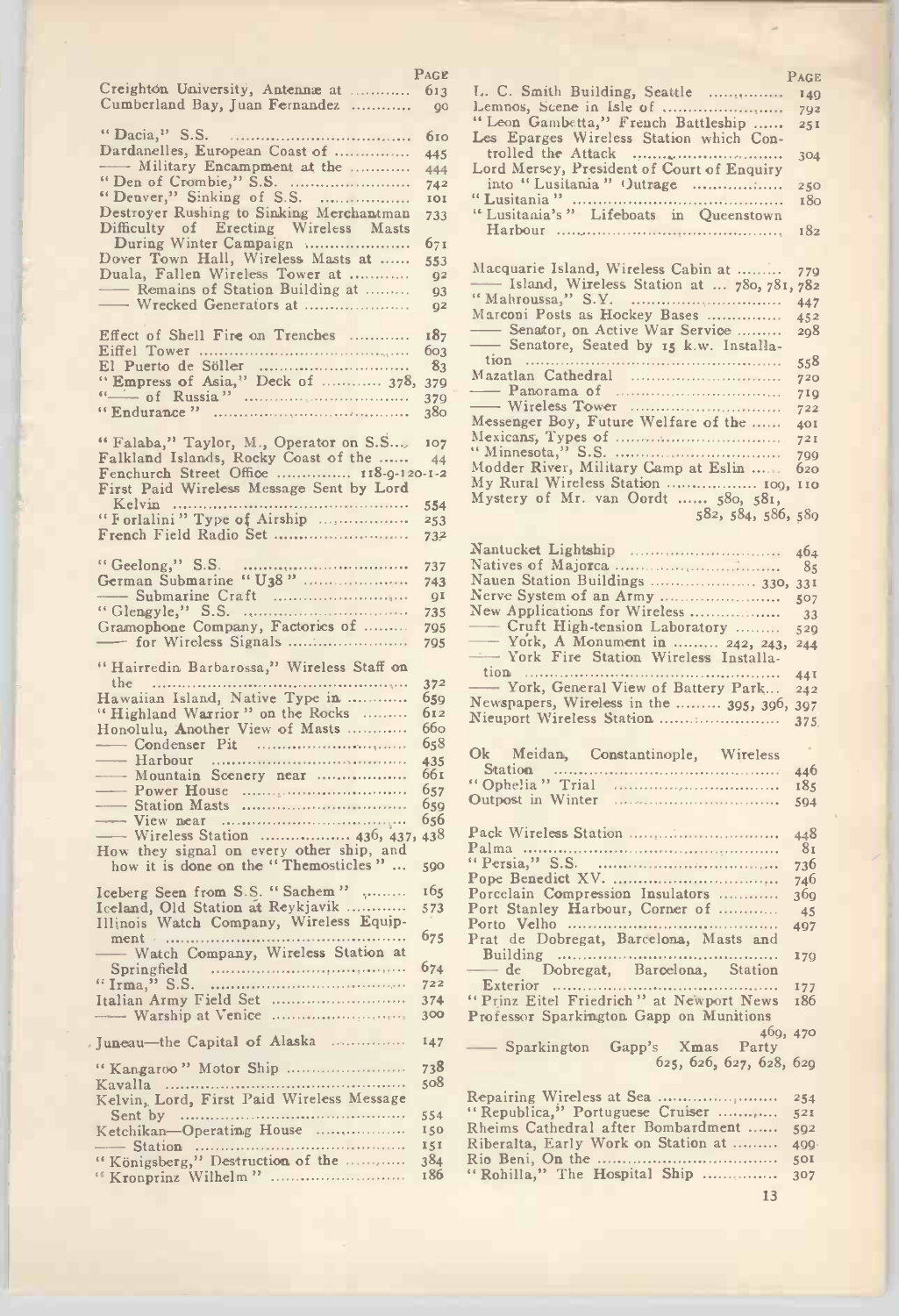|                                                                              | PAGE           |                            |
|------------------------------------------------------------------------------|----------------|----------------------------|
| Royal Engineers' Field Set                                                   | 375            |                            |
| - Engineers Wireless Corps                                                   | 45I            |                            |
| - Flying Corps and Route Marching                                            | 666            | ANDER!                     |
|                                                                              |                | Apgar,                     |
| - Flying Corps Erecting Mast                                                 | 667            | Avory,                     |
| -Flying Corps, Examination of Pupil                                          |                |                            |
| in Transmitting and Receiving                                                | 668            |                            |
| Rubber Gatherer, Bolivia                                                     | 498            | Baker,                     |
|                                                                              | 384            | $\overline{\phantom{0}}$ 0 |
|                                                                              | 385            | Balcom                     |
| - Village Scene Near the River                                               |                | Batche.                    |
| Russian Giant Aeroplane                                                      | <b>301</b>     | Befahy                     |
|                                                                              |                |                            |
| Salonika, Typical Street Scene                                               | 500            | Berg, .                    |
|                                                                              | 512            | Brock,                     |
|                                                                              | 5II            | Brown,                     |
| Sault Ste. Marie, Battle Harbour from the                                    |                | $\overline{\phantom{0}}$ 0 |
|                                                                              |                | Bullard                    |
|                                                                              | 570            |                            |
|                                                                              | 570            | Cadorn                     |
| Sayville, Big Wireless Station at  332,                                      | 333            | Caldwe                     |
|                                                                              | 518            |                            |
| Siberia, Station at Cape Mare Sale                                           | 572            | Catt, J                    |
|                                                                              | 679            | Church                     |
|                                                                              | 83             | Clarkso                    |
|                                                                              |                | Coats,                     |
|                                                                              | 84             | Collis,                    |
|                                                                              | 8 <sub>2</sub> | Coomb                      |
| South African Army, Field Wireless of the                                    | 200            | Crawle                     |
| - American Jungle Land                                                       | 287            | Cutbus                     |
| - American Typical Jungle Scenery                                            | 500            |                            |
| Staff of Wireless Telegraph and Signal                                       |                |                            |
|                                                                              |                | Davies                     |
|                                                                              | 555            | Deniso                     |
|                                                                              | <b>199</b>     | Dewdn                      |
| Stranger than Fiction  690, 691,                                             | 693            | Dewey                      |
| Swedish Motor Boat Fitted with Wireless                                      | 5 <sub>I</sub> | Dews,                      |
|                                                                              |                |                            |
|                                                                              |                | Dobell                     |
| Time Signals from Manaos, Operator                                           |                | ---- L                     |
|                                                                              | 289            | $\mathbf{D}$ uddel         |
| Receiving<br>Trinidad Aërial                                                 | <b>I3</b>      | Dyer,                      |
| Botanical Gardens, Corner of                                                 | $X_4$          |                            |
|                                                                              | 320            | Eccles,                    |
|                                                                              |                |                            |
|                                                                              |                | Emery.                     |
| Ultra Portable Wireless Installation                                         | 636            | F armer                    |
|                                                                              | 730            |                            |
|                                                                              |                | I enn,                     |
| Venice, Grand Canal and Rialto Bridge                                        | 252            | Forster                    |
|                                                                              |                | Fox, L                     |
|                                                                              |                | Freema                     |
| Waves and Wave-Emotions                                                      | 40             |                            |
| Whitby Lifeboat Taking Off Four Nursing                                      |                | Gordor                     |
|                                                                              | 308            | Gould,                     |
| Wireless and Aircraft                                                        | 215            | Guy, (                     |
|                                                                              |                |                            |
| Cabin on Board Ship, An Early<br>Cage which Protects Aerial Lead-in on       | 556            | Healy,                     |
|                                                                              |                | Hooper                     |
|                                                                              | 672            | Howe,                      |
| - Fittings on a French Brequet Aero-                                         |                |                            |
|                                                                              | 64             | $H$ ughes                  |
| - Gardening, or High Frequency Horti-                                        |                |                            |
|                                                                              |                | Jacksor                    |
|                                                                              | 560            | James,                     |
| in the Far North (Unloading Stores)<br>in the Near East  216, 217, 218, 219, |                | Jones,                     |
|                                                                              | 220            | $\overline{\phantom{0}}$ 0 |
| - Masts<br>.                                                                 | 785            | $\mathbb{R}$               |
| - Masts, Difficulty of Erecting During                                       |                |                            |
|                                                                              | 671            | Karren                     |
| - Station at Springfield, Ill.                                               | 674            | Keir, J                    |
| - Telegraph and Signal Company, Staff                                        |                |                            |
|                                                                              |                | Lascell                    |
|                                                                              | 555            |                            |
| - Telegraphy for Women  725,                                                 | 726            | Late M                     |
|                                                                              |                | Leith,                     |
|                                                                              | 739            | Lemon.                     |
| "Yser," S.S.                                                                 | 610            | Linnell                    |
|                                                                              |                | Loring                     |
| Zeppelin Airship Under Construction                                          | 710            | Lovett,                    |
|                                                                              |                |                            |
| - L.II                                                                       | 7I3            | Lush, 0                    |
| 14                                                                           |                |                            |
|                                                                              |                |                            |

### PORTRAITS.

| 666            | ANDERSON, Operator G. D.            | 624             |  |
|----------------|-------------------------------------|-----------------|--|
| 667            |                                     | 519             |  |
|                |                                     | 53I             |  |
| 668            |                                     |                 |  |
| 498            |                                     | 753<br>80g      |  |
| 384            |                                     | 766             |  |
| 385            | Batchelor, James Leonard            | 466             |  |
| <b>301</b>     |                                     | 700             |  |
|                |                                     | 790             |  |
| 509            |                                     | 407             |  |
| 512            | Brown, Second Lieutenant A. H.      | 272             |  |
| 5II            |                                     | 811             |  |
|                | Bullard, Captain W. H. G.           | 355             |  |
| 570            |                                     |                 |  |
| 570<br>333     | Cadorna, Lieutenant-General         | 374             |  |
| 518            |                                     | 466             |  |
| 572            |                                     | 273             |  |
| 679            |                                     | 133             |  |
| 83             |                                     | 20I             |  |
| 84             |                                     | 234             |  |
| 8 <sub>2</sub> |                                     | 546<br>687      |  |
| 200            |                                     | 646             |  |
| 287            |                                     | 132             |  |
| 500            |                                     |                 |  |
|                |                                     | 81 I            |  |
| 555            |                                     | 623             |  |
| <b>199</b>     |                                     | 421             |  |
| 693            |                                     | 751             |  |
| 5I             |                                     | 623             |  |
|                | Dobell, Lieutenant-Commander Hubert | 272             |  |
|                |                                     | 705             |  |
| 28g            |                                     | $\overline{a}$  |  |
| <b>I3</b>      |                                     | 465             |  |
| $X_4$<br>320   |                                     |                 |  |
|                |                                     | 139             |  |
| 636            |                                     | 132             |  |
| 730            |                                     | 621             |  |
|                |                                     | 367             |  |
|                |                                     | 132             |  |
| 252            |                                     | 53I             |  |
|                |                                     | 622             |  |
| 40             | Gordon, Petty Officer C. S.         | 622             |  |
| 308            |                                     | 66              |  |
| 215            |                                     | 810             |  |
| 556            |                                     |                 |  |
|                |                                     | 391             |  |
| 672            |                                     | 202             |  |
|                | Howe, Professor G. W. O.            | 424             |  |
| 64             |                                     | 686             |  |
|                | Jackson, Admiral Sir Henry, K.C.B.  | 20 <sub>0</sub> |  |
| 237            | James, Operator G. B.               | 687             |  |
| 569            |                                     | 468             |  |
| 220            | Jones, Humphrey<br>Operator R.      | 812             |  |
| 785            | Robert                              | 467             |  |
|                |                                     |                 |  |
| 671            |                                     | 200             |  |
| 674            |                                     | 465             |  |
|                | Lascelles, Harcourt G. D.           |                 |  |
| 555<br>726     |                                     | 200             |  |
|                |                                     | 99<br>183       |  |
| 739            |                                     | 393             |  |
| 610            |                                     | 272             |  |
|                | Loring, Commander F. G., R.N.       | 70              |  |
| 710            |                                     | 39I             |  |
| 7I3            |                                     | 80g             |  |
|                |                                     |                 |  |

PAGE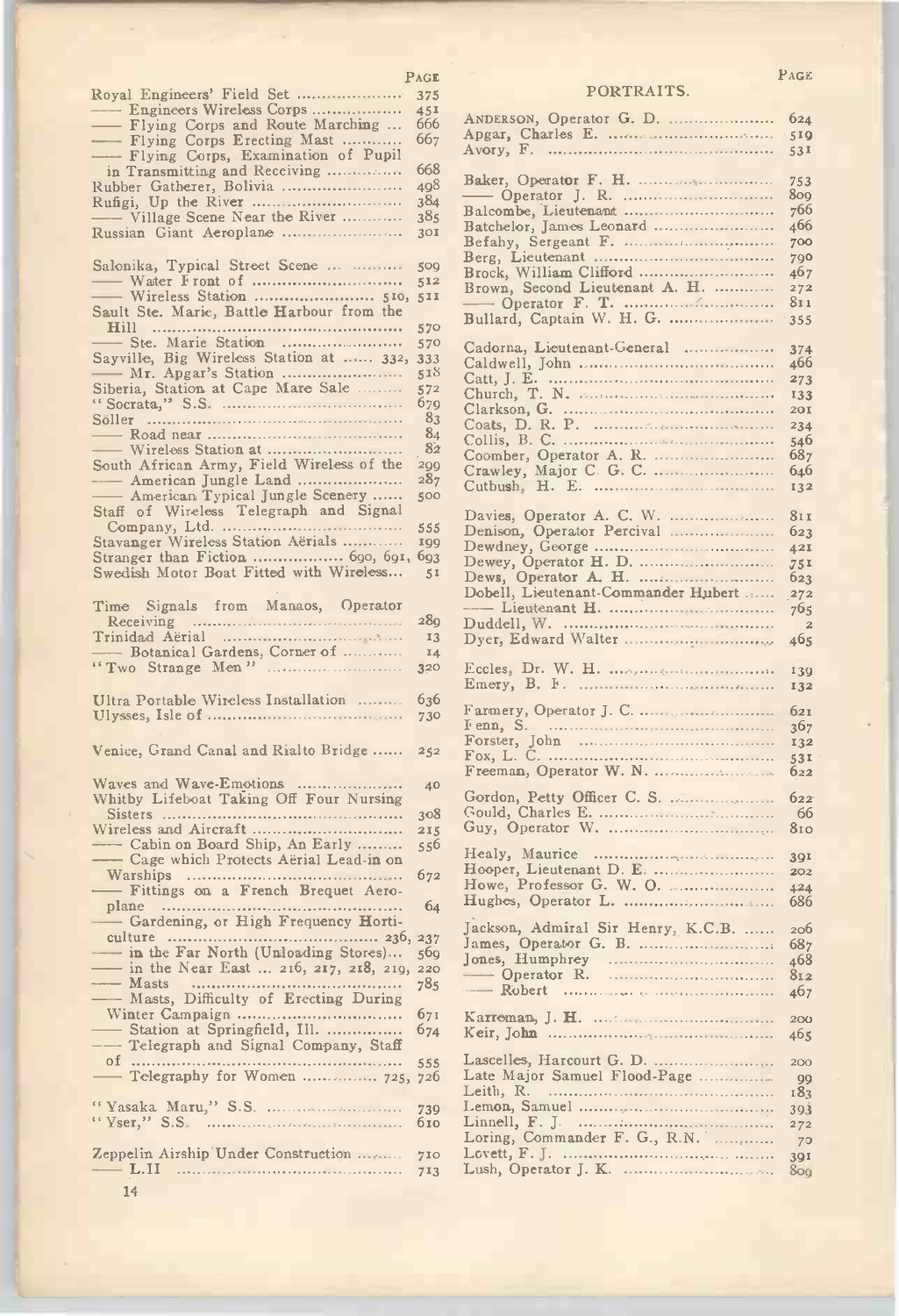|                                          | PAGE            |                                                | PAGE            |
|------------------------------------------|-----------------|------------------------------------------------|-----------------|
|                                          | 66              | Baden-Powell Kites, Tailless Supporting        |                 |
|                                          |                 |                                                | 6 <sub>17</sub> |
| - Senatore (Presentation Plate)          |                 |                                                |                 |
| December No.                             |                 | Captive Balloon in a Wind, Action of           | 616             |
|                                          | 183             | Carborundum Detector, Influence of Tem-        |                 |
|                                          |                 | perature and Pressure on the Sensitivity       |                 |
|                                          | 35I             | of the  356, 357, 358, 359, 360, 431           |                 |
|                                          |                 | Compact Wireless Receiving Set  37, 38         |                 |
|                                          |                 |                                                |                 |
|                                          | 310             | Decremeter Diagram of Connections of the       |                 |
|                                          | 578             |                                                | 564             |
|                                          | 350             | - Marconi Direct-reading Portable              | 562             |
|                                          |                 | De Laval Steam Turbine  291, 292               |                 |
|                                          |                 | Dirigible, Non-Rigid  771, 774, 775            |                 |
|                                          |                 |                                                | 770             |
|                                          |                 |                                                |                 |
|                                          |                 |                                                | 549             |
|                                          | 811             |                                                | 549             |
|                                          |                 | Equilibrium of Forces Acting as a Kite         | 615             |
|                                          | 297             | Expansion of Hot-wire Ammeter                  | 716             |
|                                          | 768             |                                                |                 |
|                                          | 810             | Experiments with Low Horizontal Aerials        | 145             |
|                                          | 545             |                                                |                 |
| Preece, William Llewellyn                | 276             |                                                | 6Iq             |
|                                          |                 |                                                |                 |
|                                          | 207             |                                                |                 |
|                                          | 392             | Inductances, Calculation of  462, 463          |                 |
| Rigaux, Private V. J. N.                 | 578             | Induction Calculation Simplified               | 749             |
| Robinson, Superintendent of Port Said    |                 | International Commission on Wireless Tele-     |                 |
|                                          | 219             |                                                |                 |
|                                          | 810             |                                                |                 |
|                                          |                 | Kites Flown in Tandem for Increased            |                 |
|                                          | 751             | Stability                                      | 618             |
| Sanderson, L. T. N.                      | 530             |                                                |                 |
|                                          | 159             | Long-wave Decremeter and Wavemeter,            |                 |
|                                          | 752             |                                                | 560             |
| Shepherd, C. J., and A. Shepherd         | 200             | "Lusitania," Wireless Transmitter on           | <b>181</b>      |
|                                          | 35 <sup>2</sup> |                                                |                 |
|                                          | 20I             | Masts, Modern Steel Wireless, Aranjuez  554    |                 |
|                                          | 486             | --- Useful Formula for Calculating the         |                 |
| Spiritus Adjutant J. H. $\ldots$         | 578             |                                                | 430             |
| Steward, Operator W. F.                  | 686             | Motor Car Installations, One of First          | 552             |
|                                          | 315             | Mr. Macpherson's Apparatus                     | 110             |
|                                          |                 |                                                |                 |
|                                          | 623             |                                                |                 |
| Taylor, M., Operator on S.S. "Falaba"    | IO7             | Photo-Electric Phenomena 171-2-3-4-5, 210, 211 |                 |
| Thomson, Second Lieutenant P.            | 577             |                                                |                 |
|                                          |                 | Photographs, Wireless Transmission of 57,      |                 |
| Van Schoubroeck, Joseph                  | <b>201</b>      | $58, 59, 60, 102-3-4-5-6, 162-3-4, 228, 229,$  |                 |
|                                          | 577             | 230, 231, 295                                  |                 |
|                                          | 687             | Public Clocks, Proposed Wireless Control       |                 |
| Walmesley, Operator T. E.                | 708             |                                                |                 |
| Ward, Rt. Hon. Sir Joseph                |                 |                                                |                 |
|                                          | 537             |                                                | 52              |
|                                          | 273             |                                                | 180             |
|                                          | 752             | Recorder and Coherer Set, Early Type           | 550             |
|                                          | 350             |                                                | 551             |
|                                          | 297             | Resonance Phenomena in the Low Frequency       |                 |
|                                          | 700             |                                                |                 |
|                                          | <b>I33</b>      |                                                | 549             |
|                                          |                 |                                                |                 |
| TECHNICAL.                               |                 |                                                | 362             |
| AERIALS of the Umbrella Type, Capacity   |                 |                                                |                 |
|                                          |                 | Telephone Receiver, How to Make a  113-4-5     |                 |
| Aeroplanes, Wire-cutting Device for  192 |                 | The Campograph  239, 240, 241                  |                 |

Atmospherics, Effect of Coupling in Eliminating 312, 313, 314

| $\qquad \qquad \textbf{Captain } B. \quad \ldots \ldots \ldots \ldots \ldots \ldots \ldots \ldots \ldots \ldots \ldots$ | 644               | Dirigible, Non-Rigid  771, 774, 775                                      |                |
|-------------------------------------------------------------------------------------------------------------------------|-------------------|--------------------------------------------------------------------------|----------------|
|                                                                                                                         | 686               |                                                                          |                |
|                                                                                                                         | 312               |                                                                          |                |
|                                                                                                                         | 811               |                                                                          | 549            |
|                                                                                                                         |                   | Equilibrium of Forces Acting as a Kite                                   | 615            |
|                                                                                                                         | 207<br>768        | Expansion of Hot-wire Ammeter                                            | 716            |
|                                                                                                                         | 810               | Experiments with Low Horizontal Aërials                                  | 145            |
|                                                                                                                         | 545               |                                                                          |                |
| Preece, William Llewellyn                                                                                               | 276               |                                                                          | 6Iq            |
|                                                                                                                         |                   |                                                                          |                |
|                                                                                                                         | 207               | Inductances, Calculation of  462, 463                                    |                |
| Rigaux, Private V. J. N.                                                                                                | 392<br>578        |                                                                          |                |
| Robinson, Superintendent of Port Said                                                                                   |                   | International Commission on Wireless Tele-                               |                |
|                                                                                                                         | 210               |                                                                          |                |
|                                                                                                                         | 810               | Kites Flown in Tandem for Increased                                      |                |
|                                                                                                                         | 751               |                                                                          | 618            |
|                                                                                                                         | 530               |                                                                          |                |
|                                                                                                                         | 159               | Long-wave Decremeter and Wavemeter,                                      |                |
|                                                                                                                         | 752               |                                                                          | 560            |
| Shepherd, C. J., and A. Shepherd                                                                                        | 200               | "Lusitania," Wireless Transmitter on                                     | ISI            |
| Shorter, R.                                                                                                             | 35 <sup>2</sup>   | Masts, Modern Steel Wireless, Aranjuez  554                              |                |
|                                                                                                                         | <b>20I</b><br>486 | ---- Useful Formula for Calculating the                                  |                |
| Spiritus Adjutant J. H. $\ldots$                                                                                        | 578               |                                                                          |                |
| Steward, Operator W. F.                                                                                                 | 686               | Motor Car Installations, One of First  552                               |                |
|                                                                                                                         | 315               | Mr. Macpherson's Apparatus  116                                          |                |
|                                                                                                                         |                   |                                                                          |                |
| Taylor, M., Operator on S.S. "Falaba"                                                                                   | 623<br>107        | Photo-Electric Phenomena 171-2-3-4-5, 210, 211                           |                |
| Thomson, Second Lieutenant P.                                                                                           | 577               |                                                                          |                |
|                                                                                                                         |                   | Photographs, Wireless Transmission of 57,                                |                |
| Van Schoubroeck, Joseph                                                                                                 | 201               | $58, 59, 60, 102-3-4-5-6, 162-3-4, 228, 229,$                            |                |
|                                                                                                                         | 577               | 230, 231, 295                                                            |                |
| Walmesley, Operator T. E.                                                                                               | 687               | Public Clocks, Proposed Wireless Control                                 |                |
| Ward, Rt. Hon. Sir Joseph                                                                                               | 700               |                                                                          |                |
|                                                                                                                         | 537               |                                                                          | 5 <sup>2</sup> |
|                                                                                                                         | 273               |                                                                          | 180            |
|                                                                                                                         | 752<br>350        | Recorder and Coherer Set, Early Type                                     | 550            |
|                                                                                                                         | 297               | —— Modern Photographic                                                   | 551            |
|                                                                                                                         | 700               | Resonance Phenomena in the Low Frequency                                 |                |
|                                                                                                                         | 133               |                                                                          |                |
| TECHNICAL.                                                                                                              |                   |                                                                          |                |
| AERIALS of the Umbrella Type, Capacity                                                                                  |                   |                                                                          |                |
|                                                                                                                         |                   | Telephone Receiver, How to Make a  113-4-5                               |                |
| Aeroplanes, Wire-cutting Device for  192                                                                                |                   | The Campograph  239, 240, 241                                            |                |
| Aircraft Wireless, Special Problems of 615,                                                                             |                   | Transmitting Apparatus on Spanish Battle-                                |                |
| 616, 617, 618, 619, 648, 649, 650, 651, 711,                                                                            |                   |                                                                          | 557            |
| 712, 714, 770, 771, 772, 773, 774, 775                                                                                  |                   | Voltage Distribution Curve                                               | 49             |
| Atmosphere, Physical and Electrical State                                                                               |                   |                                                                          |                |
|                                                                                                                         |                   | West Africa, Amateur Station in                                          | II7<br>010     |
| Atmospheric Ionisation on the Propagation                                                                               |                   | Wireless Receiver on Balloon Car<br>Proposed Control of Public Clocks by |                |
| of Electro-Magnetic Waves, Influence of<br>386, 387, 388, 389, 390                                                      |                   | 15, 16, 18, 19, 20                                                       |                |
| Atmospherics, Effect of Coupling in Elimi-                                                                              |                   | Transmitter, Portion of  663                                             |                |
|                                                                                                                         |                   |                                                                          | 3 <sup>6</sup> |

#### PAGE